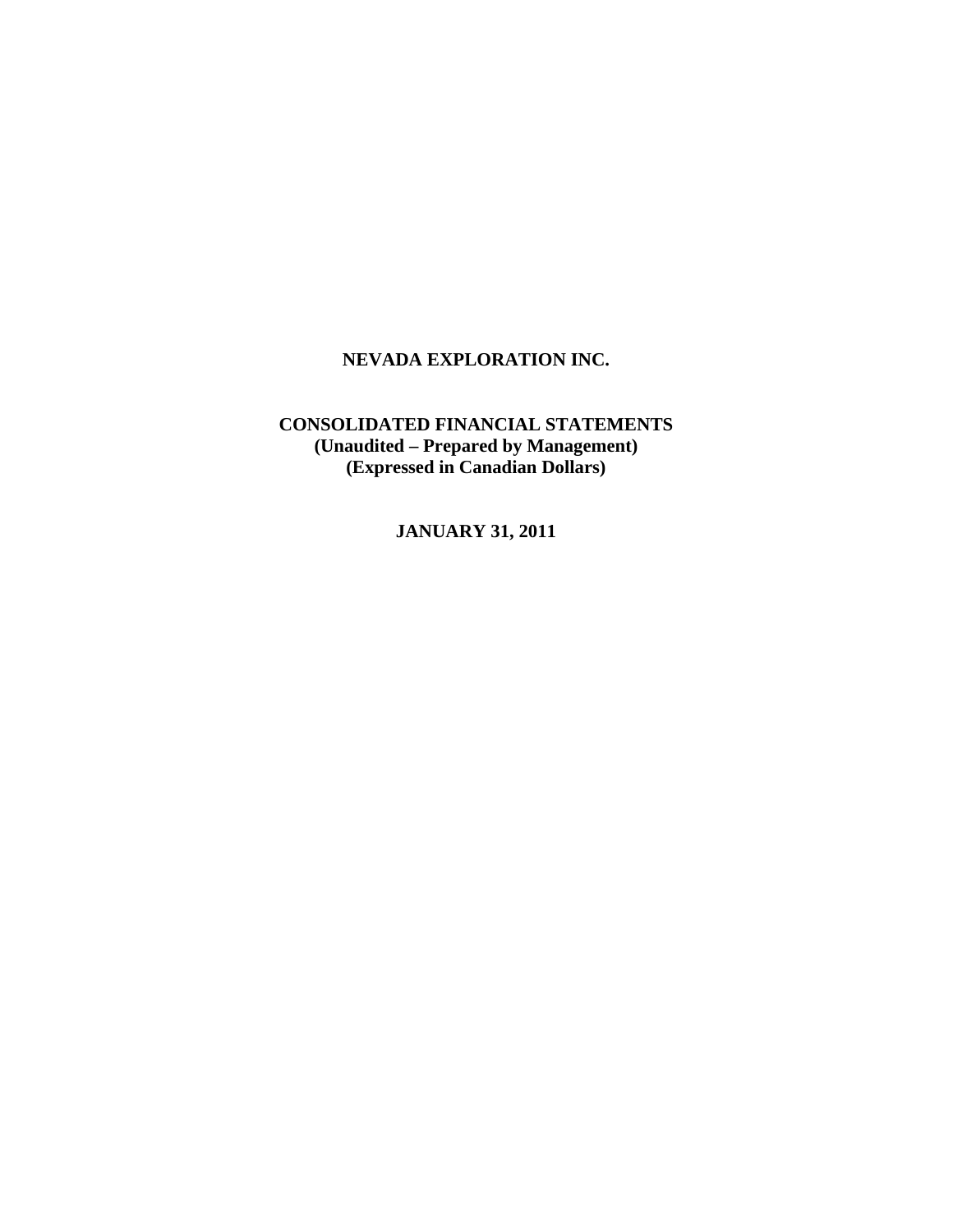# **UNAUDITED CONSOLIDATED INTERIM FINANCIAL STATEMENTS**

In accordance with National Instrument 51-102 released by the Canadian Securities Administrators, the Company discloses that its auditors have not reviewed the unaudited consolidated financial statements for the period ended January 31, 2011.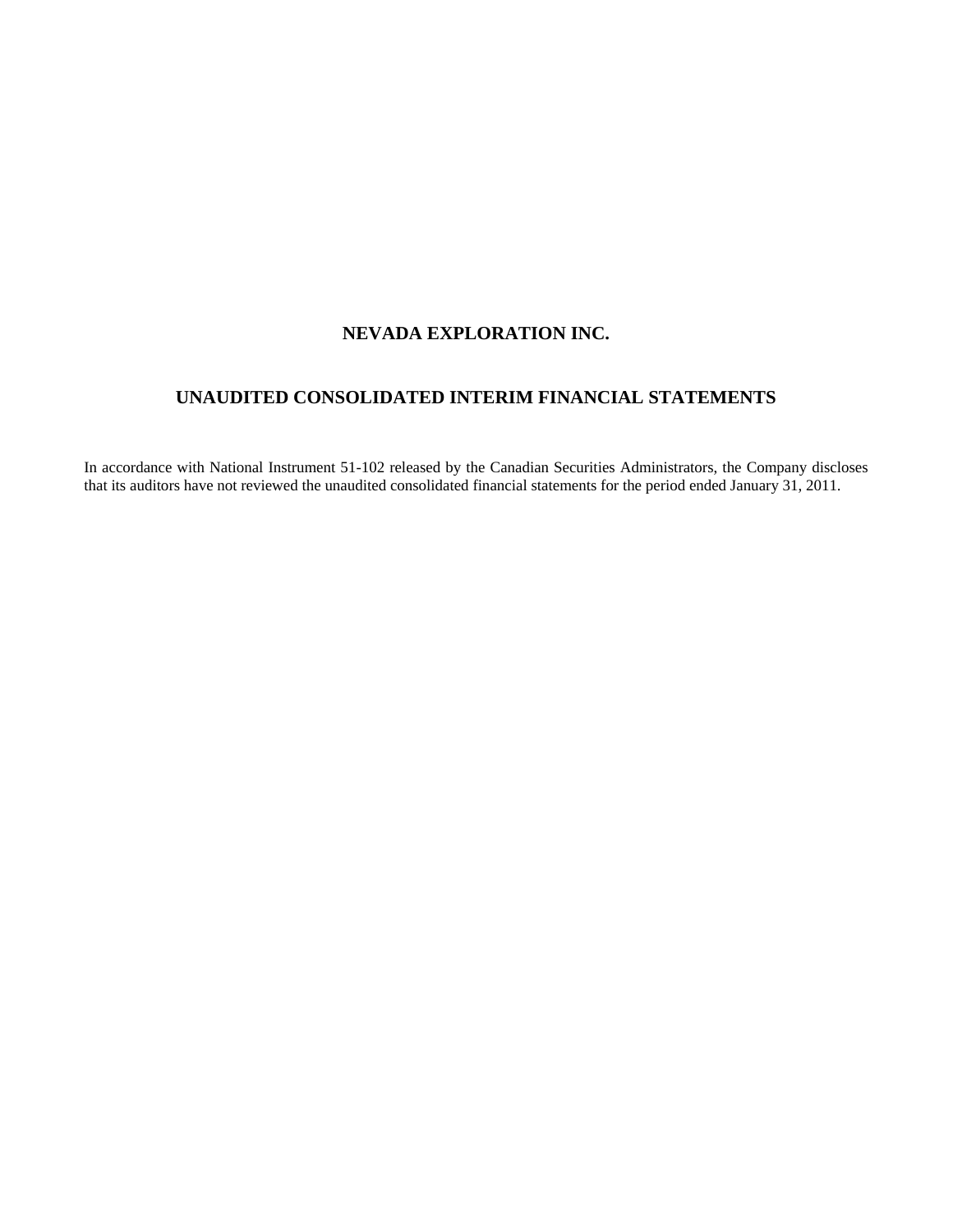CONSOLIDATED BALANCE SHEETS

(Expressed in Canadian Dollars)

|                                                                                                                                                                       | January 31,<br>2011<br>(unaudited)                             | April 30,<br>2010<br>(audited)                                 |  |  |
|-----------------------------------------------------------------------------------------------------------------------------------------------------------------------|----------------------------------------------------------------|----------------------------------------------------------------|--|--|
| <b>CURRENT ASSETS</b><br>Cash and cash equivalents<br>Amounts receivable<br>Loans receivable, bearing interest at a rate of 5% (Note 8)<br>Prepaid expenses and other | \$<br>89,983<br>49,374<br>106,912<br>15,501                    | \$<br>55,253<br>66,027<br>104,519<br>7,495                     |  |  |
| <b>EQUIPMENT</b> (Note 3)<br><b>MINERAL PROPERTIES</b> (Note 4)<br><b>DEPOSITS AND BONDS</b>                                                                          | 261,770<br>255,936<br>6,016,061<br>57,987                      | 233,294<br>335,493<br>5,970,055<br>91,320                      |  |  |
| <b>CURRENT LIABILITIES</b><br>Accounts payable and accrued liabilities<br>Current portion of long-term debt (Note 5)                                                  | 6,591,754<br>\$<br>198,691<br>26,115                           | 6,630,162<br>\$<br>\$<br>148,294<br>25,296                     |  |  |
| <b>LONG-TERM DEBT</b> (Note 5)                                                                                                                                        | 224,806<br>14,068<br>238,874                                   | 173,590<br>34,287<br>207,877                                   |  |  |
| <b>SHAREHOLDERS' EQUITY</b><br>Capital stock (Note 6)<br>Warrants (Note 6)<br>Contributed surplus (Note 6)<br>Deficit                                                 | 11,325,663<br>562,037<br>4,169,491<br>(9,704,311)<br>6,352,880 | 10,686,870<br>450,800<br>3,875,772<br>(8,591,157)<br>6,422,285 |  |  |
|                                                                                                                                                                       | 6,591,754<br>\$                                                | 6,630,162<br>\$                                                |  |  |

*NATURE AND CONTINUANCE OF OPERATIONS (NOTE 1) SUBSEQUENT EVENT (NOTE 13)* 

The accompanying notes are an integral part of these consolidated financial statements.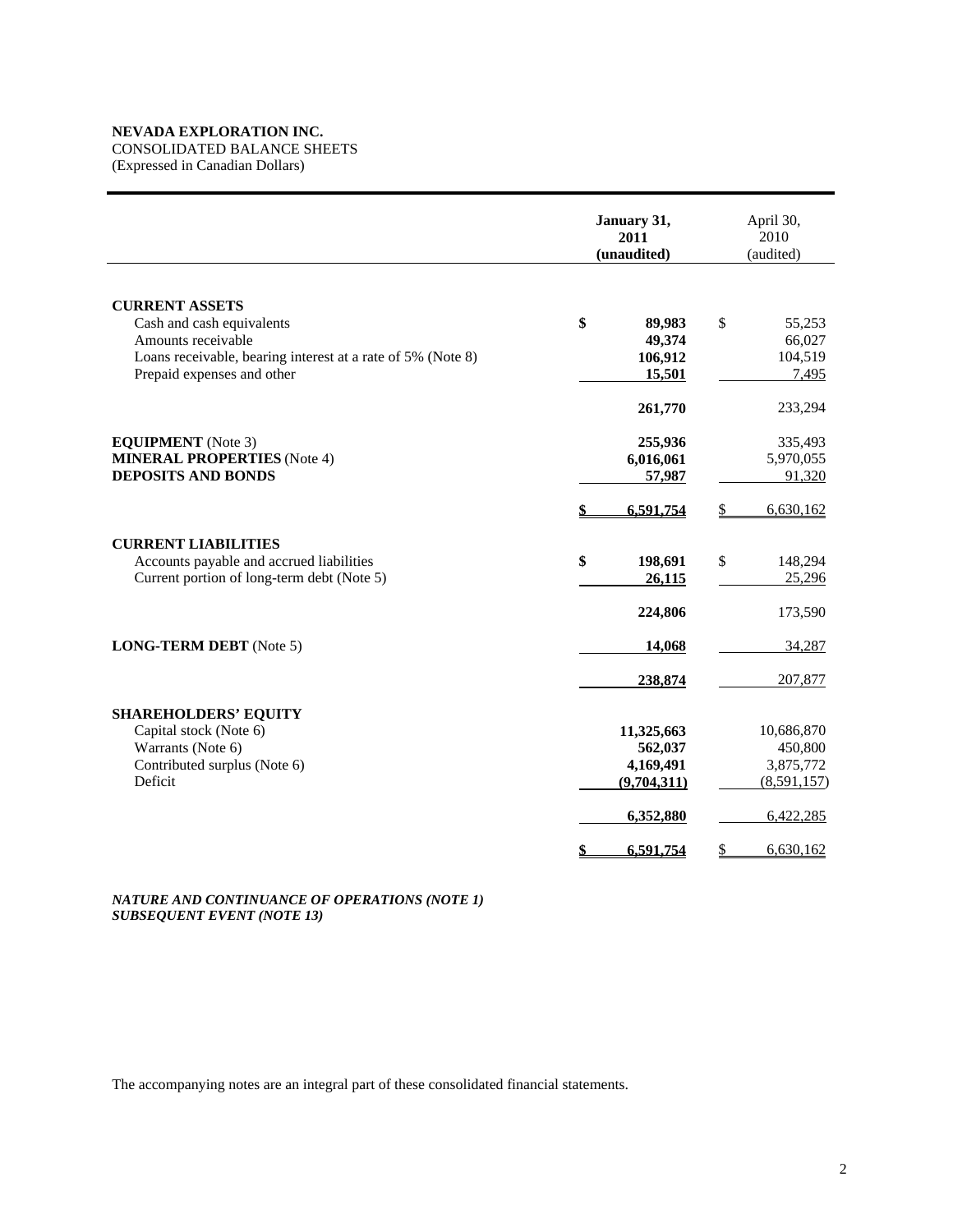#### **NEVADA EXPLORATION INC.**  CONSOLIDATED STATEMENTS OF OPERATIONS, COMPREHENSIVE LOSS AND DEFICIT (Unaudited) (Expressed in Canadian Dollars)

**Three months ended January 31, 2011**  Three months ended January 31, 2010 **Nine months ended January 31, 2011**  Nine Months ended January 31, 2010 **INCOME**  Consulting **\$ 29,527** \$ - **\$ 84,497** \$ - Interest **1,284** 1,284 3,950 7,719 **121 88,447** 7,719 **EXPENSES** Amortization **26,519** 15,498 **79,557** 85,130 Foreign exchange (gain) loss **7,037** (12,083) **20,588** (11,567)<br>Interest and bank charges **2,370** 37,392 (1,085) 48,174 Interest and bank charges Office expenses and other **16,738** 28,873 **46,306** 64,702 Professional fees, consulting and investor relations **51,362** 42,658 **170,884** 157,818 Rent **20,268** 8,124 **50,188** 75,914 Salaries **105,923** 107,865 **314,483** 372,297 Stock-based compensation (Note 7) **257,011 200,356 293,719 454,037 1 200,356 293,719 454,037 11,923 12,248 293,719 454,037** Travel **1,923** 12,248 **3,880** 13,399  **(489,151)** (440,931) **(978,520)** (1,259,904) **NET LOSS BEFORE OTHER ITEMS** (458,340) (440,810) (890,073) (1,252,185) **OTHER ITEMS**  Gain on write-off of accounts payable **a 14,304 discriming the set of accounts payable discriming the set of the set of the set of the set of the set of the set of the set of the set of the set of the set of the set** Loss on sale of equipment  $(12,231)$ <br>Write-off of mineral properties  $(237,385)$   $(237,385)$   $(12,231)$ Write-off of mineral properties  $(223,081)$   $(12,231)$ **NET AND COMPREHENSIVE LOSS** (458,340) (440,810) (1,113,154) (1,264,416) **DEFICIT – BEGINNING OF PERIOD** (9,245,971) (7,739,972) (8,591,157) (6,916,366) **DEFICIT – END OF PERIOD \$ (9,704,311)** \$ (8,180,782) **\$ (9,704,311)** \$ (8,180,782) Basic and diluted loss per share **\$ (0.01)** \$ (0.01) **\$ (0.01)** \$ (0.02) Weighted average number of shares outstanding **97,171,630** 73,011,673 90,074,503 71,636,257

The accompanying notes are an integral part of these consolidated financial statements.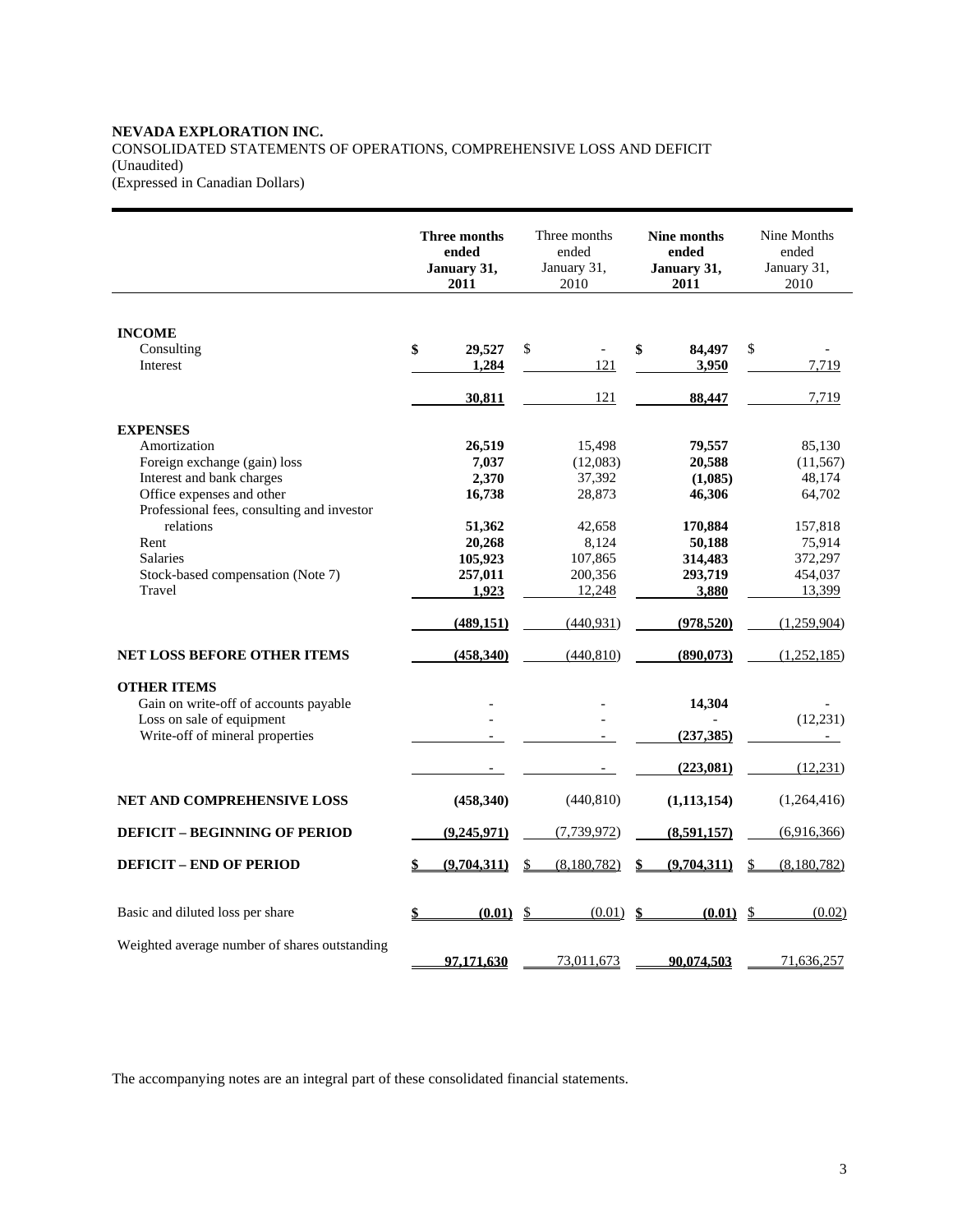## **NEVADA EXPLORATION INC.**  CONSOLIDATED STATEMENTS OF CASH FLOWS (Unaudited) (Expressed in Canadian Dollars)

|                                                                        | Three months<br>ended<br>January 31,<br>2011 | Three months<br>ended<br>January 31,<br>2010 | Nine months<br>ended<br>January 31,<br>2011 | Nine months<br>ended<br>January 31,<br>2010 |
|------------------------------------------------------------------------|----------------------------------------------|----------------------------------------------|---------------------------------------------|---------------------------------------------|
|                                                                        |                                              |                                              |                                             |                                             |
| <b>OPERATING ACTIVITIES</b><br>Net loss                                | \$<br>(458,340)                              | \$<br>(440, 810)                             | (1, 113, 154)<br>\$                         | \$<br>(1,264,416)                           |
| Items not affecting cash:                                              |                                              |                                              |                                             |                                             |
| Amortization                                                           | 26,519                                       | 15,498                                       | 79,557                                      | 85,130                                      |
| Accrued interest                                                       | (1,293)                                      | (121)                                        | (3,959)                                     | (7, 445)                                    |
| Foreign exchange                                                       | 3,690                                        | 12,083                                       | 2,938                                       | 11,567                                      |
| Gain on write-off of accounts payable                                  |                                              | $\overline{\phantom{0}}$                     | (14, 304)                                   |                                             |
| Loss on disposal of equipment                                          |                                              |                                              |                                             | 12,231                                      |
| Stock-based compensation                                               | 257,011                                      | 200,356                                      | 293,719                                     | 454,037                                     |
| Write-off of mineral properties                                        |                                              |                                              | 237,385                                     | $\sim$                                      |
|                                                                        | (172, 413)                                   | (212,994)                                    | (517, 818)                                  | (708, 896)                                  |
| Change in non-cash working capital items                               |                                              |                                              |                                             |                                             |
| Accounts receivable                                                    | (22, 119)                                    |                                              | 16,930                                      |                                             |
| Prepaid expenses and other                                             | 2,400                                        | (7,901)                                      | (8,264)                                     | 9,558                                       |
| Accounts payable and accrued liabilities                               | 42,467                                       | (58, 140)                                    | 87,735                                      | (43,063)                                    |
|                                                                        | (149, 665)                                   | (279, 035)                                   | (421, 417)                                  | (742, 401)                                  |
|                                                                        |                                              |                                              |                                             |                                             |
| <b>INVESTING ACTIVITIES</b>                                            |                                              |                                              |                                             |                                             |
| Proceeds on sale of equipment<br>Proceeds from mineral property option |                                              |                                              | 88,931                                      | 229,964                                     |
| Deposits and bonds                                                     |                                              | 10,884                                       |                                             | 10,884                                      |
| Mineral properties                                                     | (52, 554)                                    | (86, 134)                                    | (331, 114)                                  | (737,703)                                   |
|                                                                        |                                              |                                              |                                             |                                             |
|                                                                        | (52, 554)                                    | (75,250)                                     | (242, 183)                                  | (496, 855)                                  |
| <b>FINANCING ACTIVITIES</b>                                            |                                              |                                              |                                             |                                             |
| Issuance of capital stock and warrants (net of shares                  |                                              |                                              |                                             |                                             |
| issue costs)                                                           | 95,177                                       | 388,304                                      | 719,430                                     | 1,453,884                                   |
| Repayment of long-term debt                                            | (6,893)                                      | (6, 427)                                     | (21,100)                                    | (42,580)                                    |
|                                                                        | 88,284                                       | 381,877                                      | 698,330                                     | 1,411,304                                   |
| <b>INCREASE IN CASH AND CASH EQUIVALENTS</b>                           | (113, 935)                                   | 27,592                                       | 34,730                                      | 172,048                                     |
|                                                                        |                                              |                                              |                                             |                                             |
| <b>CASH AND CASH EQUIVALENTS</b>                                       |                                              |                                              |                                             |                                             |
| <b>BEGINNING OF PERIOD</b>                                             | 203,918                                      | 180,671                                      | 55,253                                      | 36,215                                      |
| <b>CASH AND CASH EQUIVALENTS</b>                                       |                                              |                                              |                                             |                                             |
| <b>END OF PERIOD</b>                                                   | 89,983<br>\$                                 | 208,263<br>\$                                | 89,983<br>\$                                | 208,263<br>\$                               |

The accompanying notes are an integral part of these consolidated financial statements.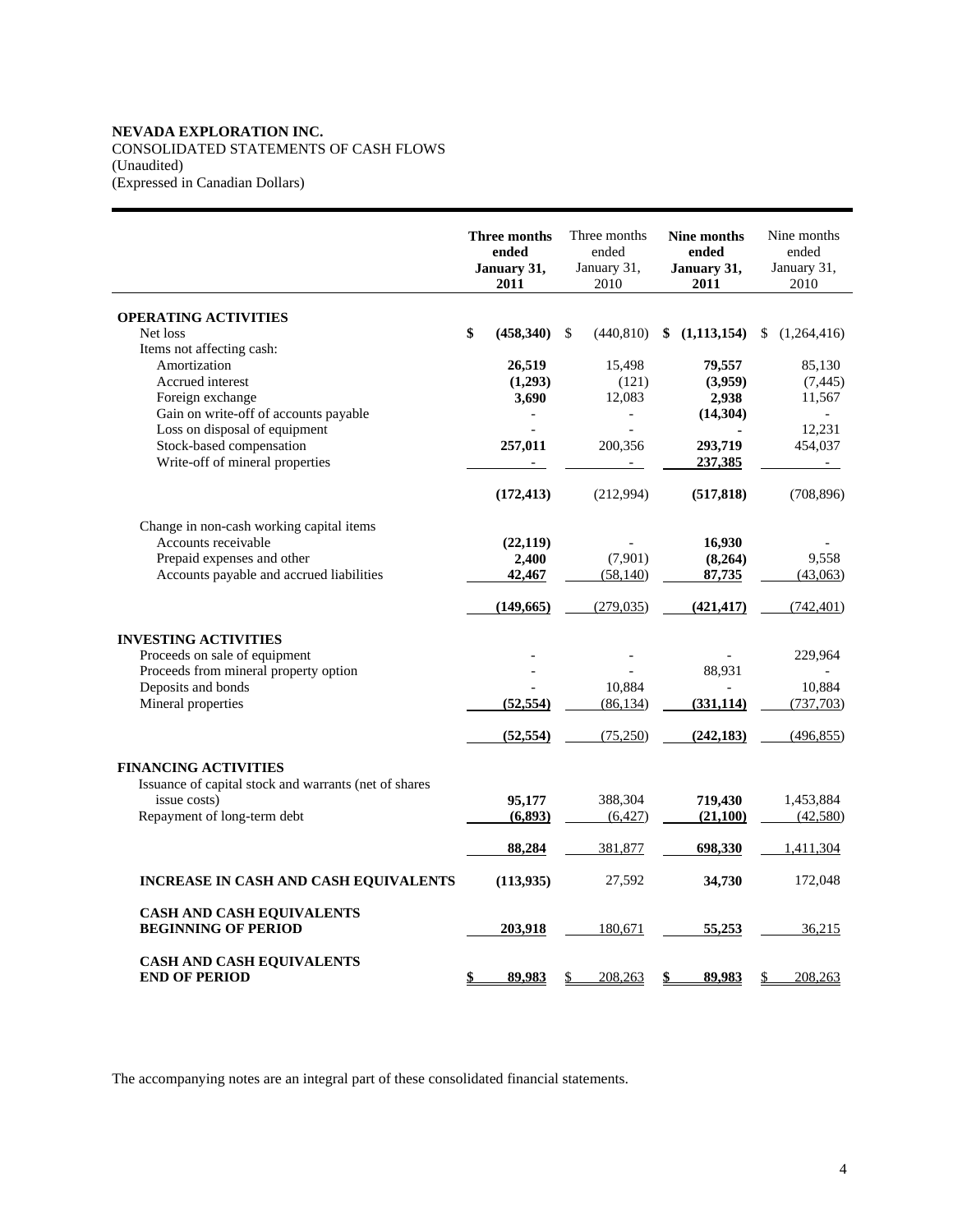**NEVADA EXPLORATION INC.**  NOTES TO CONSOLIDATED FINANCIAL STATEMENTS (Unaudited) (Expressed in Canadian Dollars) JANUARY 31, 2011

#### **1. BASIS OF PRESENTATION**

 The consolidated interim period financial statements have been prepared by the Company in accordance with Canadian generally accepted accounting principles. All financial summaries included are presented on a comparative and consistent basis showing the figures for the corresponding period in the preceding year. The preparation of financial data is based on accounting principles and practices consistent with those used in the preparation of annual financial statements, except as noted below. Certain information and footnote disclosure normally included in financial statements prepared in accordance with generally accepted accounting principles have been condensed or omitted. These consolidated interim period statements should be read together with the audited financial statements and the accompanying notes included in the Company's latest annual report. In the opinion of the Company, its unaudited consolidated interim financial statements contain all adjustments necessary in order to present a fair statement of the results of the interim periods presented.

#### *Principles of consolidation*

 These consolidated financial statements include the accounts of the Company and its wholly-owned United States subsidiary Pediment Gold LLC. Significant inter-company balances and transactions have been eliminated upon consolidation.

#### **Recent accounting pronouncements**

#### *Business combinations*

 In January 2009, the CICA issued Handbook Section 1582, Business Combinations, which replaces the existing standards. This section establishes the standards for the accounting of business combinations, and states that all assets and liabilities of an acquired business will be recorded at fair value. Estimated obligations for contingent considerations and contingencies will also be recorded at fair value at the acquisition date. The standard also states that acquisitionrelated costs will be expensed as incurred and that restructuring charges will be expensed in the periods after the acquisition date. This standard is equivalent to the International Financial Reporting Standards on business combinations. This standard is applied prospectively to business combinations with acquisition dates on or after January 1, 2011. Earlier adoption is permitted. The Company is currently evaluating the impact of adopting this standard on its consolidated financial statements.

#### *Consolidated financial statements*

 In January 2009, the CICA issued Handbook Section 1601, consolidated financial statements, which replaces the existing standards. This section establishes the standards for preparing consolidated financial statements and is effective for interim and annual consolidated financial statements beginning on or after January 1, 2011. The Company is currently evaluating the impact of adopting this standard on its consolidated financial statements.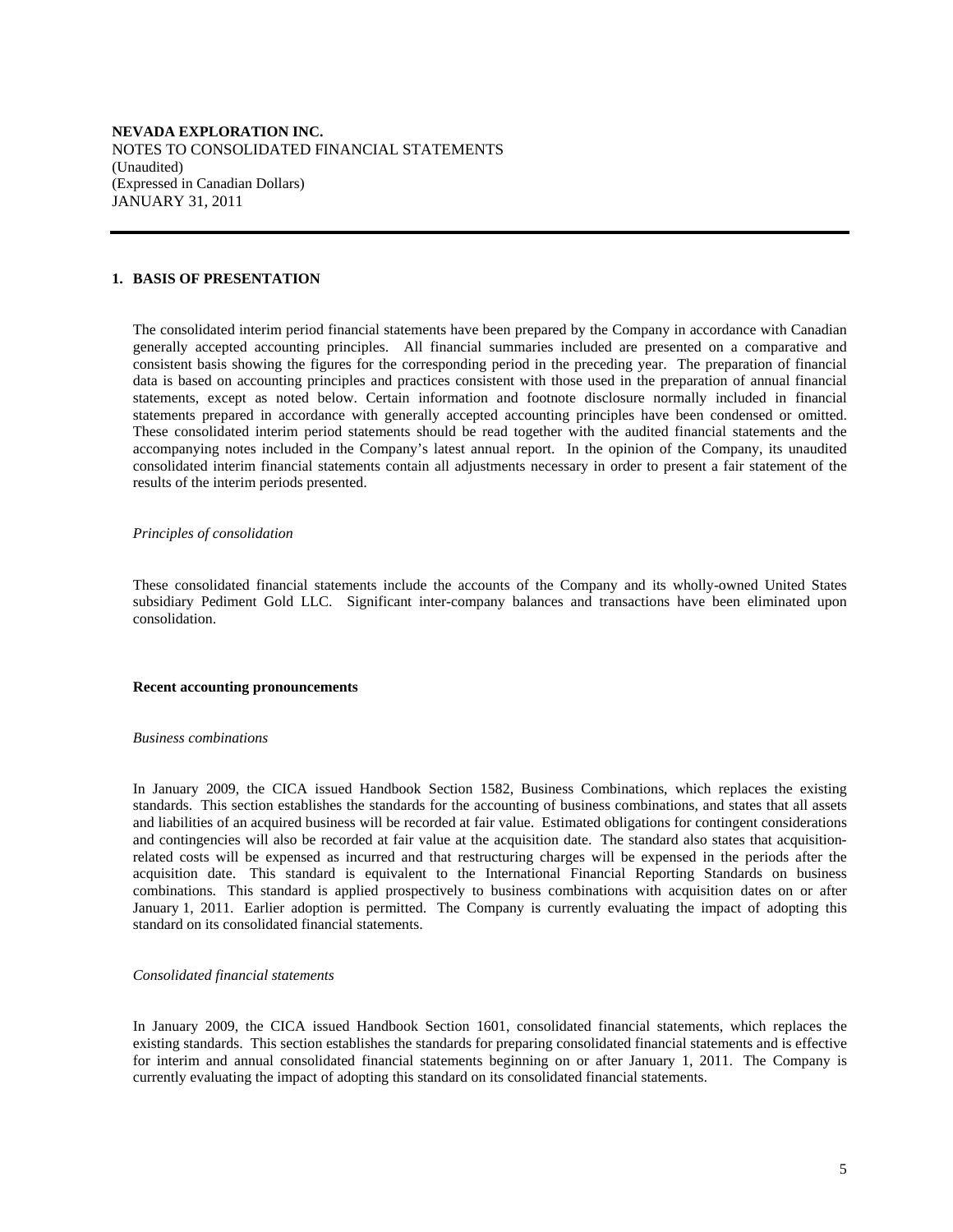#### **1. BASIS OF PRESENTATION** (cont'd…)

#### **Recent accounting pronouncements** (cont'd…)

 *International financial reporting standards ("IFRS")* 

 In February 2008, the AcSB announced that 2011 is the changeover date for publicly-listed companies to use IFRS, replacing Canada's own GAAP. The date is for interim and annual financial statements relating to fiscal years beginning on or after January 1, 2011. The transition date of May 1, 2011 will require the restatement for comparative purposes of amounts reported by the Company for the year ended April 30, 2011. While the Company has begun assessing the adoption of IFRS for 2011, the financial reporting impact of the transition to IFRS cannot be reasonably estimated at this time.

## **2. NATURE AND CONTINUANCE OF OPERATIONS**

The Company was incorporated on April 6, 2006 under the Canada Business Corporations Act and is in the business of acquiring and exploring mineral properties and has not yet determined whether its properties contain reserves that are economically recoverable. The amounts shown for mineral properties and related deferred exploration costs represent costs incurred to date and do not reflect present or future values. The recoverability of these capitalized costs is dependent upon the existence of economically recoverable reserves, the ability of the Company to obtain necessary financing to complete the development of those reserves, and future profitable production.

These financial statements have been prepared in accordance with Canadian generally accepted accounting principles on a going concern basis that presumes the realization of assets and discharge of liabilities in the normal course of business for the foreseeable future. These financial statements do not include any adjustments to the amounts and classification of assets and liabilities that might be necessary should the Company be unable to continue operations. Continued operations of the Company are dependent on the Company's ability to receive continued financial support, complete public equity financing, or generate profitable operations in the future. Under the current difficult economic environment, access to the capital markets to obtain equity financing is very uncertain, and indeed may be unavailable to the Company on a timely basis. Subsequent to January 31, 2011, the Company announced a non-brokered private placement (Note 13).

## **3. EQUIPMENT**

|                                        | January 31,<br>2011 |                    |    |                             |    |                      |     | April 30,<br>2010     |                             |     |                      |
|----------------------------------------|---------------------|--------------------|----|-----------------------------|----|----------------------|-----|-----------------------|-----------------------------|-----|----------------------|
|                                        |                     | Cost               |    | Accumulated<br>amortization |    | Net<br>book<br>value |     | Cost                  | Accumulated<br>amortization |     | Net<br>book<br>value |
| Exploration equipment<br>Vehicles      | \$                  | 341,715<br>139,666 | \$ | 159,900<br>89,088           | \$ | 181,815<br>50,578    |     | \$ 341,715<br>139,666 | \$<br>114.297<br>69.892     |     | \$227,418<br>69.774  |
| Computer equipment<br>Office equipment |                     | 23,257<br>80,868   |    | 21,381<br>59,201            |    | 1,876<br>21,667      |     | 23,257<br>80,868      | 17,761<br>48,063            |     | 5,496<br>32,805      |
|                                        | \$                  | 585,506            | \$ | 329,570                     | \$ | 255,936              | \$. | 585,506               | \$<br>250,013               | \$. | 335.493              |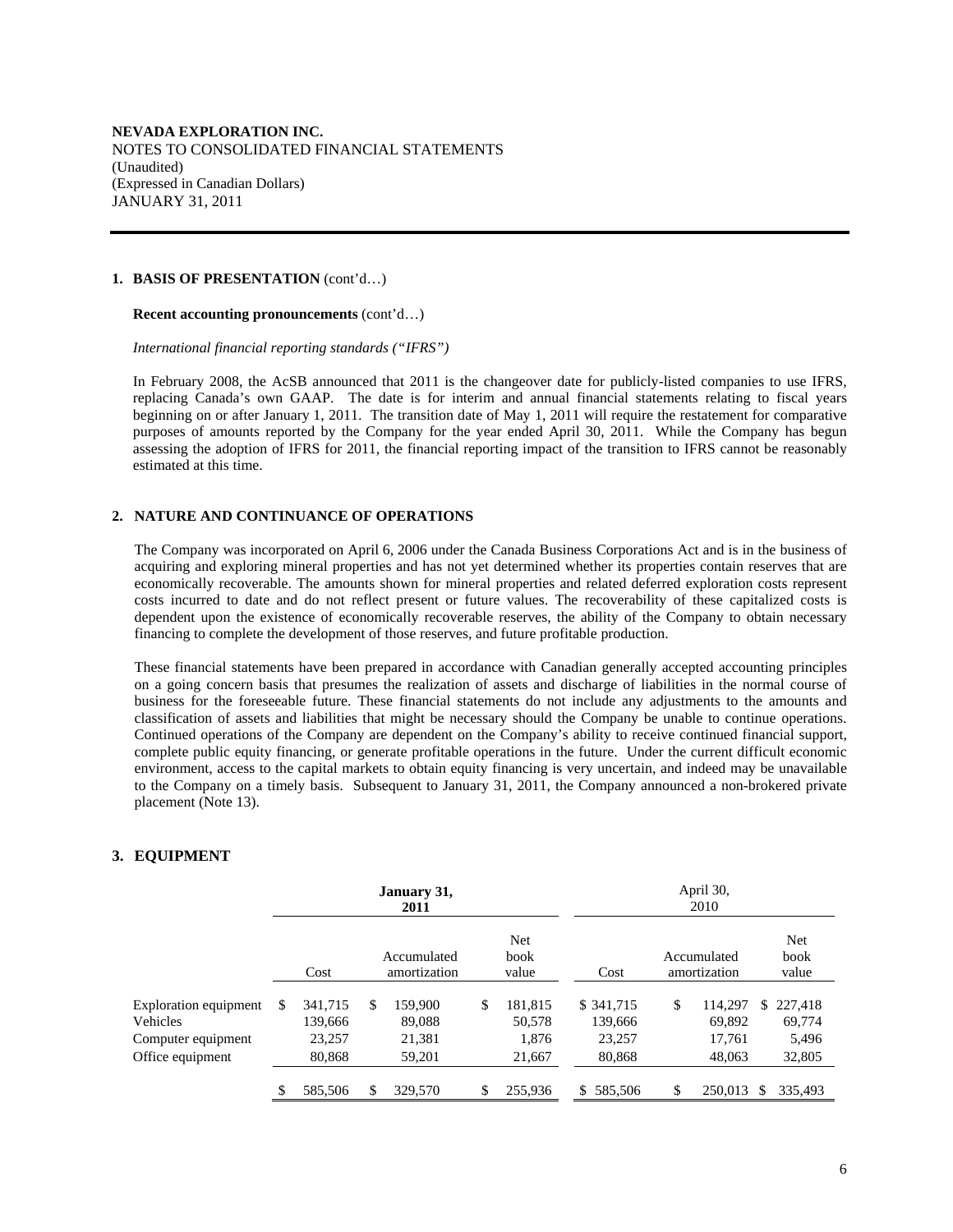NOTES TO CONSOLIDATED FINANCIAL STATEMENTS (Unaudited) (Expressed in Canadian Dollars) JANUARY 31, 2011

#### **4. MINERAL PROPERTIES**

|                                                             | AW        | <b>BU</b>                | DU                       | FJ            | HP        | JU            | KC            | RP                           | <b>SP</b> | WF                       | WM                       | Total       |
|-------------------------------------------------------------|-----------|--------------------------|--------------------------|---------------|-----------|---------------|---------------|------------------------------|-----------|--------------------------|--------------------------|-------------|
| <b>Acquisition costs</b>                                    |           |                          |                          |               |           |               |               |                              |           |                          |                          |             |
| Balance – beginning of period                               | \$348,407 | 345,342<br>S             | \$57,916                 | 248,094<br>\$ | \$ 37,167 | 117,630<br>\$ | 404,595<br>\$ | \$155,180                    | \$211,795 | 175,601<br>S.            | \$61,902                 | \$2,163,629 |
| Additions - cash                                            | 1,076     | 39,040                   | $\overline{\phantom{a}}$ | 18,077        | 16        | 24,160        | 134,002       | 24,592                       | 54,068    | 19,002                   |                          | 314,033     |
| Additions - shares                                          |           |                          | $\overline{\phantom{a}}$ |               |           |               | 4,000         | $\qquad \qquad \blacksquare$ |           |                          |                          | 4,000       |
| Option payments received                                    | (88,931)  | $\overline{\phantom{a}}$ |                          |               |           |               |               | ۰                            |           | ۰                        |                          | (88,931)    |
| Write-offs                                                  |           | $\overline{\phantom{a}}$ | (57, 916)                | ٠             |           |               |               | $\overline{\phantom{a}}$     |           | $\overline{\phantom{0}}$ | (61,902)                 | (119, 818)  |
| Balance – end of period                                     | 260,552   | 384,382                  | $\overline{\phantom{a}}$ | 266,171       | 37,183    | 141,790       | 542,597       | 179,772                      | 265,863   | 194,603                  | $\overline{\phantom{a}}$ | 2,272,913   |
| <b>Exploration costs</b>                                    |           |                          |                          |               |           |               |               |                              |           |                          |                          |             |
| Balance – beginning of period<br>Incurred during the period | 523,709   | 928,275                  | 38,923                   | 1,080,250     | 802,846   | 60,305        | 55,437        | 67,733                       | 86,482    | 83,822                   | 78,644                   | 3,806,426   |
| Dirt work                                                   | 495       |                          |                          |               |           |               |               |                              |           |                          |                          | 495         |
| Drilling                                                    | 30,705    |                          |                          |               |           |               |               |                              |           |                          |                          | 30,705      |
| Geochemical                                                 | 5,543     |                          |                          |               |           |               |               |                              |           |                          |                          | 5,543       |
| Geological                                                  | 788       |                          |                          |               |           |               |               |                              | 4,455     |                          |                          | 5,243       |
| Travel                                                      | 12,303    | ٠                        |                          |               |           |               |               |                              |           | ٠                        |                          | 12,303      |
| Write-offs                                                  |           |                          | (38, 923)                |               |           |               |               | ۰                            |           | ٠                        | (78, 644)                | (117, 567)  |
| Balance – end of period                                     | 573,543   | 928,275                  | $\overline{\phantom{a}}$ | 1,080,250     | 802,846   | 60,305        | 55,437        | 67,733                       | 90,937    | 83,822                   |                          | 3,743,148   |
| <b>Total costs</b>                                          | 834,095   | 1,312,657                |                          | 1,346,421     | 840,029   | 202,095       | 598,034       | 247,505                      | 356,800   | 278,425                  |                          | 6,016,061   |

## **January 31, 2011**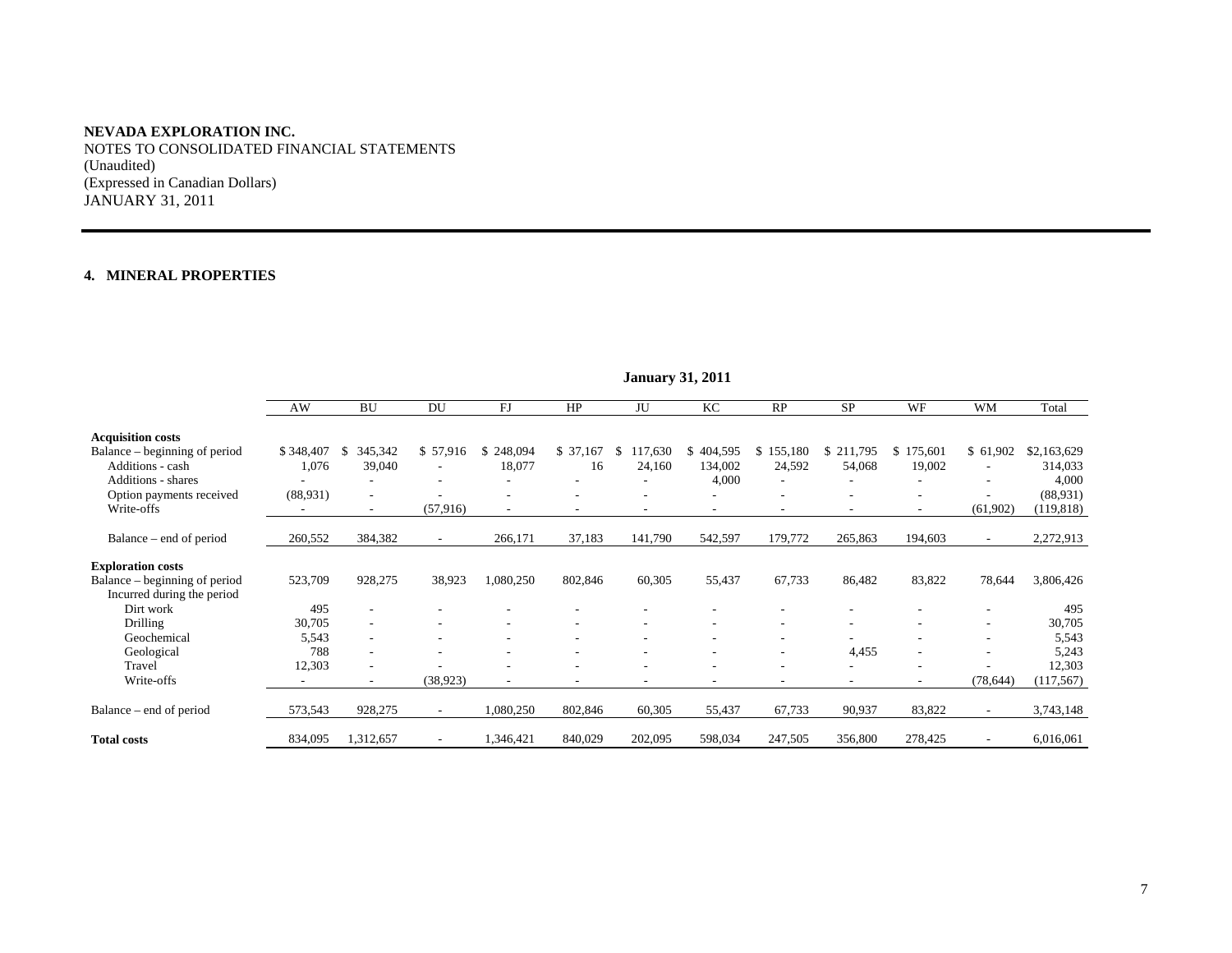NOTES TO CONSOLIDATED FINANCIAL STATEMENTS (Unaudited) (Expressed in Canadian Dollars) JANUARY 31, 2011

# **4. MINERAL PROPERTIES** (cont'd…)

|                                                                                     |           |                    |                          | л.            |                                |         |                                                      |                    |              |               |                |                    |
|-------------------------------------------------------------------------------------|-----------|--------------------|--------------------------|---------------|--------------------------------|---------|------------------------------------------------------|--------------------|--------------|---------------|----------------|--------------------|
|                                                                                     | AW        | BU                 | DU                       | FJ            | HP                             | JU      | KC                                                   | RP                 | <b>SP</b>    | WF            | <b>WM</b>      | Total              |
| <b>Acquisition costs</b><br>Balance – beginning of year                             | \$273,615 | 274,460 \$<br>- \$ | 45,306                   | 223,171<br>S. | 33,519<br>-\$<br><sup>\$</sup> | 86,502  | 260,161<br>-S                                        | 110,683 \$<br>- \$ | 146,786      | 131,478<br>-S | 47,353<br>- \$ | 1,633,034<br>-S    |
| Additions - cash<br>Additions - shares                                              | 74,792    | 70,882             | 12,610                   | 24,923        | 3,648                          | 31,128  | 135,184<br>9,250                                     | 44,497             | 65,009       | 44,123        | 14,549         | 521,345<br>9,250   |
| Balance – end of year                                                               | 348,407   | 345,342            | 57,916                   | 248,094       | 37,167                         | 117,630 | 404,595                                              | 155,180            | 211,795      | 175,601       | 61,902         | 2,163,629          |
| <b>Exploration costs</b><br>Balance – beginning of year<br>Incurred during the year | 522,276   | 921,262            | 38,923                   | 1,043,403     | 799,405                        | 51,930  | 55,330                                               | 51,691             | 83,148       | 42,104        | 78,644         | 3,688,116          |
| <b>Drilling</b><br>Geochemical                                                      | (10,277)  | (10,277)<br>1,071  | $\sim$                   | (10,276)      | 150                            |         | $\overline{\phantom{a}}$<br>٠                        |                    |              |               |                | (30, 830)<br>1,221 |
| Geophysics<br>Geological                                                            | 11,710    | 17,124             | $\overline{\phantom{a}}$ | 9,891         | 1,877                          | 8,375   | $\overline{\phantom{a}}$<br>$\overline{\phantom{a}}$ | 12,080<br>3,962    | 3,334        | 41,718        |                | 53,798<br>56,273   |
| Permitting<br>Travel                                                                |           | (905)              |                          | 37,232        | 1,414                          |         | 107                                                  |                    |              |               |                | 37,323<br>616      |
| Balance – end of year                                                               | 523,709   | 928,275            | 38,923                   | 1,080,250     | 802,846                        | 60,305  | 55,437                                               | 67,733             | 86,482       | 83,822        | 78,644         | 3,806,426          |
| <b>Total costs</b>                                                                  | \$872,116 | $$1,273,617$ \;    | 96,839                   | \$1,328,344   | 840,013<br>-S<br>S.            | 177,935 | 460,032                                              | 222,913            | 298,277<br>S | 259,423       | \$140,546      | 5,970,055<br>S.    |

April 30, 2010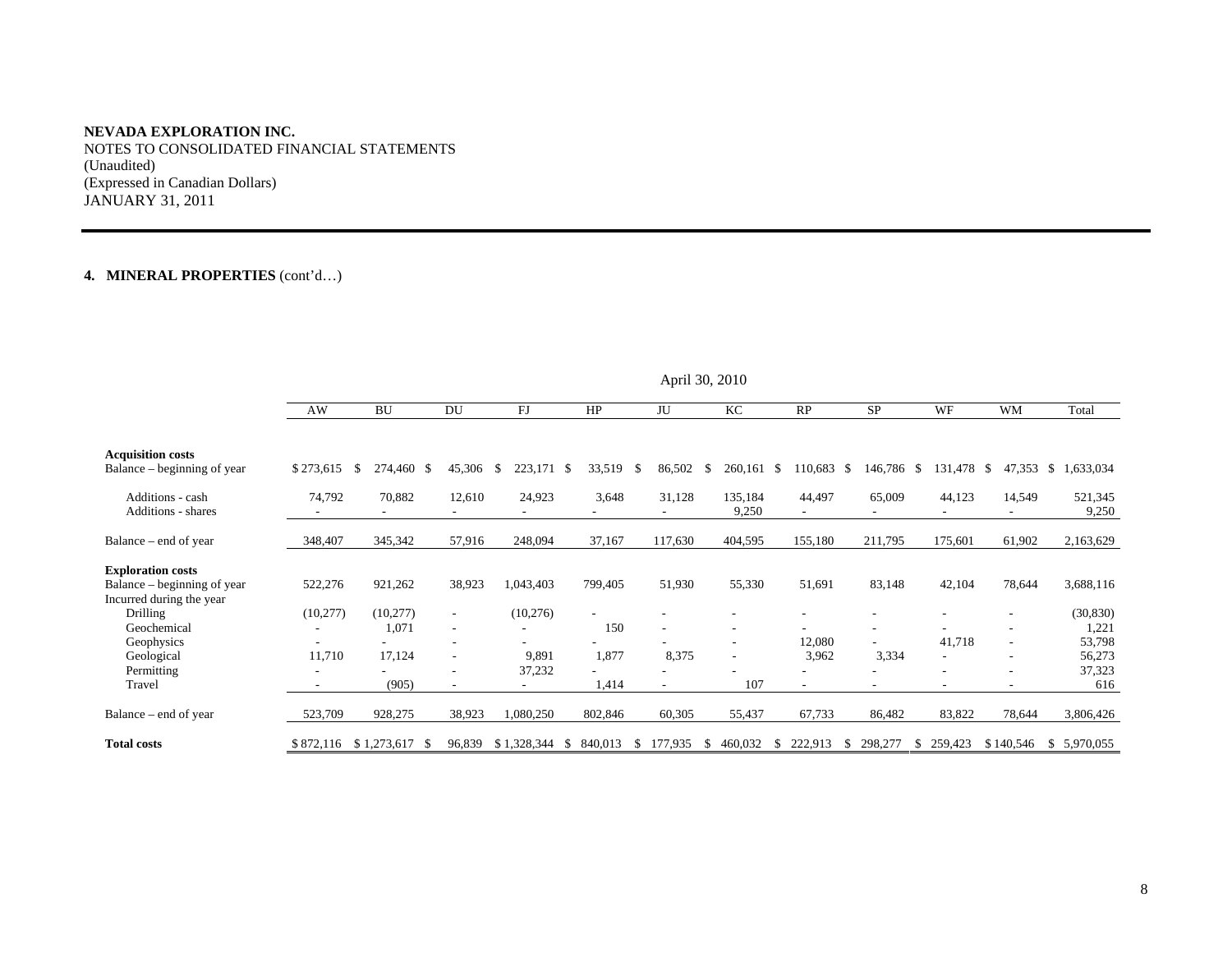## **4. MINERAL PROPERTIES** (cont'd…)

## **Awakening (AW)**

The Awakening Project is located in Humboldt County, Nevada, approximately 50 km north-northwest of Winnemucca, Nevada. The Company has a 100% interest in 432 claims (approx. 35.9 km<sup>2</sup>) at Awakening.

On July 1, 2008, the Company entered into a Mining Lease agreement with DIR Exploration Inc. ("DIR") on 15 claims (approx. 120 hectares), subject to a 3% NSR to DIR. Under the terms of the agreement, the Company is required to pay a minimum advance royalty of USD\$60,000 annually commencing on the fourth anniversary.

On June 4, 2010, the Company announced that it had entered into a Joint Venture Agreement with Northgate Minerals Corp. ("Northgate"), whereby Northgate may earn a joint venture interest in the Awakening Gold Project. Under the terms of the joint venture agreement, Northgate will have the option to earn a 51% interest in the Property by funding USD\$4,100,000 in qualifying expenditures over 5 years and making USD\$436,000 in cash payments by the third anniversary of the agreement, and if Northgate completes the initial 51% earn-in, Northgate may earn an additional 14%, for a total of 65%, by completing a feasibility report following 120 days after initial earn in. The Company received USD\$87,000 upon the signing of the joint venture agreement.

## **Bull Creek (BU)**

The Bull Creek Project is located in Humboldt County, Nevada, approximately 60 km west-northwest of Winnemucca, Nevada. The Company has a 100% interest in 264 claims (approx. 21.9 km<sup>2</sup>) at Bull Creek.

## **Dunphy (DU)**

The Dunphy Project is located in Eureka County, Nevada, approximately 40 km east of Battle Mountain, Nevada. The Company has a 100% interest in 78 claims (approx.  $6.\overline{3}$  km<sup>2</sup>) at Dunphy. The Company has abandoned its investment in the Dunphy Project, resulting in a charge to operations of \$96,839 during the period ended January 31, 2011.

## **Fletcher Junction (FJ)**

The Fletcher Junction Project is located in Mineral County, Nevada, approximately 30 km southwest of Hawthorne, Nevada. The Company has a 100% interest in 117 claims (approx. 9.6 km<sup>2</sup>) at the Fletcher Junction Project, subject to a 1.25% net smelter return royalty ("NSR").

## **Hot Pot (HP)**

On September 16, 2005, the Company entered into a Mining Lease Agreement at the Hot Pot Project located in Humboldt County, Nevada, approximately 30 km northwest of Battle Mountain, Nevada. Under the terms of the agreement, the Company is required to make annual payments of USD\$20,000 on each anniversary, and the agreement is subject to a 3% NSR to the property owner. The Company also controls 6 claims (approx. 50 hectares) at Hot Pot. All of the Company's mineral interests at Hot Pot are subject to a 1.25% NSR.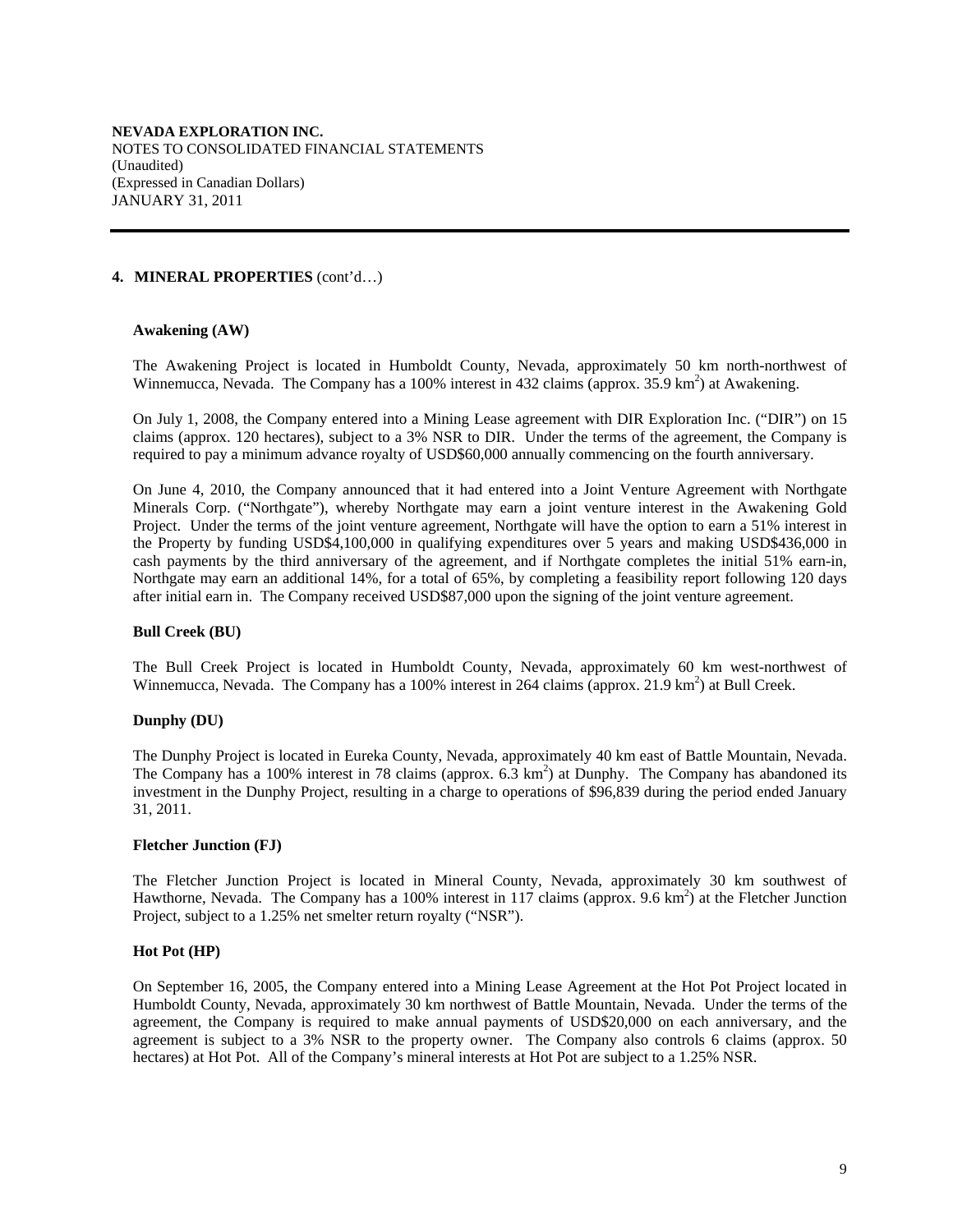#### **4. MINERAL PROPERTIES** (cont'd…)

#### **Hot Pot (HP)** (cont'd…)

On September 16, 2009, the Company entered into an Exploration Agreement with International Enexco Ltd. ("Enexco") whereby Enexco can earn a 51% interest in the Hot Pot Property by drilling 6,000 meters (19,600ft) over three years, with the option to earn an additional 19%, for 70% total, by drilling another 3,000 meters (9,800ft) during the fourth year. Enexco shall pay to the property owner all payments required to be made by the Company.

#### **Jungo (JU)**

The Jungo Property is located in both Humboldt and Pershing Counties, Nevada, approximately 60 km west of Winnemucca, Nevada. The Company has a 100% interest in 156 claims (approx. 13.0 km<sup>2</sup>) at Jungo.

#### **Kelly Creek (KC)**

The Kelly Creek Project is located in Humboldt County, Nevada, approximately 40 km north-northwest of Battle Mountain, Nevada. The Company has a 100% interest in 581 claims (approx. 48.5 km<sup>2</sup>) at Kelly Creek.

On October 1, 2009, the Company entered into a Mining Lease and Option to Purchase Agreement with Genesis Gold Corporation ("Genesis"). Genesis has 100% interest in 254 claims (approx. 20.2 km<sup>2</sup>) at Kelly Creek under the Agreement, the Company is the Operator and has the option to purchase 100% of the Genesis claims for 100,000 common shares (issued) and USD\$1,500,000, subject to a 1.5% Net Smelter Return Royalty ("Royalty"). The Company also has the option to purchase one half of the royalty (0.75%) for USD\$750,000.

The Company shall pay to Genesis advance royalty payments as follows:

| $1st$ anniversary                       | \$5,000 |
|-----------------------------------------|---------|
| $2nd$ , $3rd$ and $4th$ anniversary     | 10,000  |
| $5th$ and each subsequent anniversaries | 50,000  |

## **Rye Patch (RP)**

The Rye Patch Project is located in Pershing County, Nevada, approximately 30 km northeast of Lovelock, Nevada. The Company has a 100% interest in 126 claims (approx. 10.0 km<sup>2</sup>) at Rye Patch. On May 22, 2008, the Company entered into a four year Mining Lease Agreement on an additional 65 hectares, subject to a 2.0% NSR. Under the terms of this agreement, the Company is required to make annual payments of USD\$10,000, and the Company has the option to purchase the property for USD\$325,000. On July 21, 2008, the Company entered into a four year Mining Lease Agreement on an additional 16 hectares, subject to a 2% NSR. Under the terms of this agreement the Company, is required to make annual payments of USD\$6,000, and the Company has the option to purchase this property for USD\$30,000.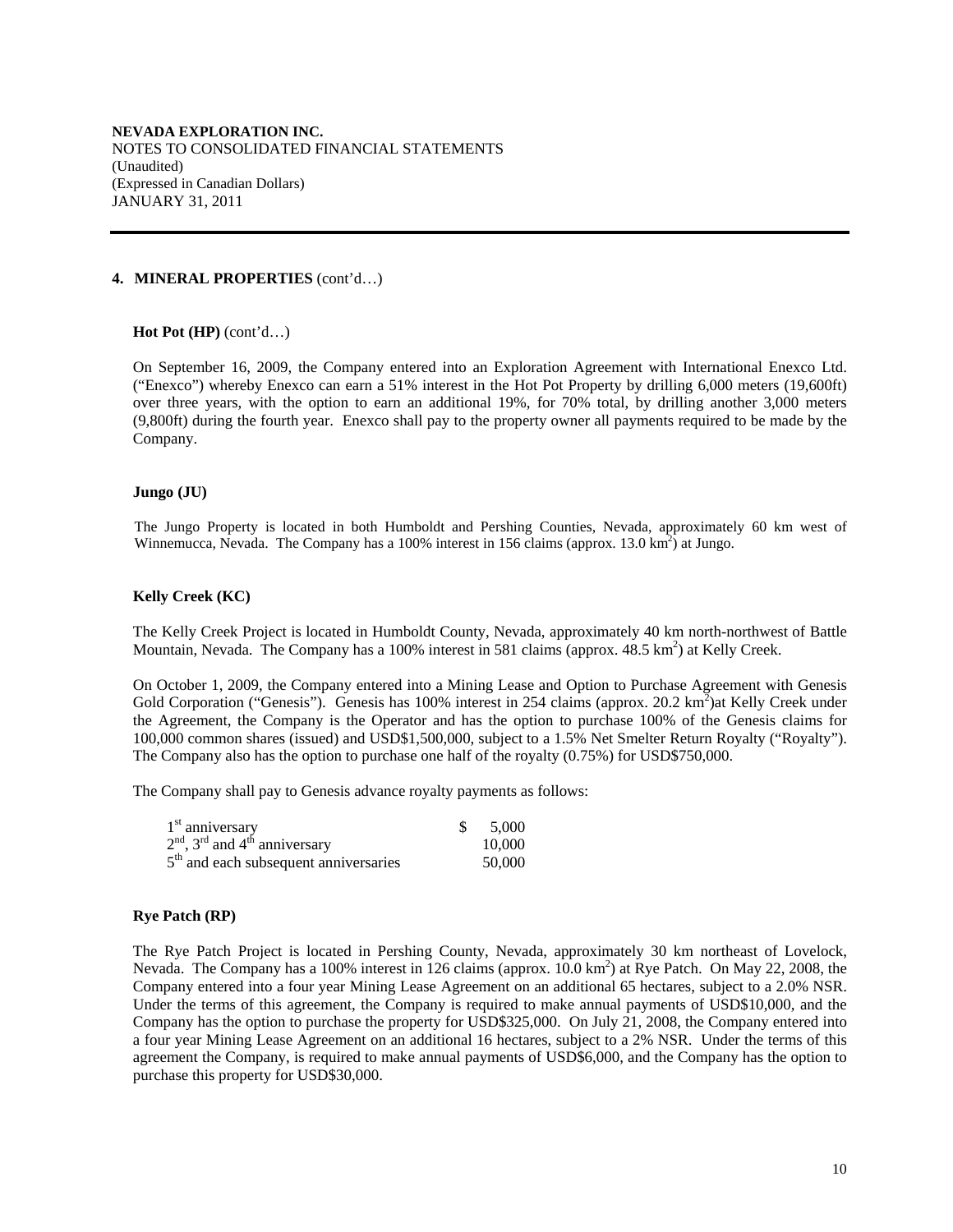#### **4. MINERAL PROPERTIES** (cont'd…)

#### **Sand Pass (SP)**

The Sand Pass Project is located in Humboldt County, Nevada, approximately 10 km north of Winnemucca, Nevada. The Company has a 100% interest in 145 claims (approx. 12.0 km<sup>2</sup>) at Sand Pass, and on July 10, 2008, the Company entered into a Mining Lease agreement for another 9.4 km<sup>2</sup> with multiple parties, subject to a 2% NSR. Under the terms of the agreement, the Company is required to make minimum lease payments of USD\$31,000 each anniversary.

#### **Winnemucca Mountain (WM)**

The Winnemucca Mountain Project is located in Humboldt County, Nevada, approximately 5 km west of Winnemucca, Nevada. The Company has a 100% interest in 90 claims (approx. 7.3  $km^2$ ) at Winnemucca Mountain. The Company has abandoned its investment in the Winnemucca Mountain project, resulting in a charge to operations of \$140,546 during the period ended January 31, 2011.

#### **Whiskey Flats (WF)**

The Whiskey Flats Project is located in Mineral County, Nevada, approximately 20 km south of Hawthorne, Nevada. The Company has a 100% interest in 123 claims (9.4 km<sup>2</sup>) at Whiskey Flats.

## **5. LONG-TERM DEBT**

 The Company has entered into various agreements to lease vehicles and exploration equipment which terminate in years between 2010 and 2013, with blended monthly payments of principle and interest ranging from US\$667 and US\$1,618, bearing interest rates from 1.93% to 7.99% per annum. The Capital lease obligation is payable as follows:

|                                                                      | January 31, | April 30,<br>2010   |    |                    |
|----------------------------------------------------------------------|-------------|---------------------|----|--------------------|
| Lease obligations<br>Deduct: amount representing interest            | \$          | 41,684<br>(1,501)   | \$ | 63,173<br>(3,590)  |
| Present value of minimum lease payments due<br>Less: current portion | \$          | 40.183<br>(26, 115) | \$ | 59,583<br>(25,296) |
|                                                                      | \$          | 14.068              | \$ | 34.287             |

Remaining fiscal principal payments of long-term debt are as follows:

| 2011 | S | 6379   |
|------|---|--------|
| 2012 |   | 26,521 |
| 2013 |   | 7,283  |
|      |   | 40,183 |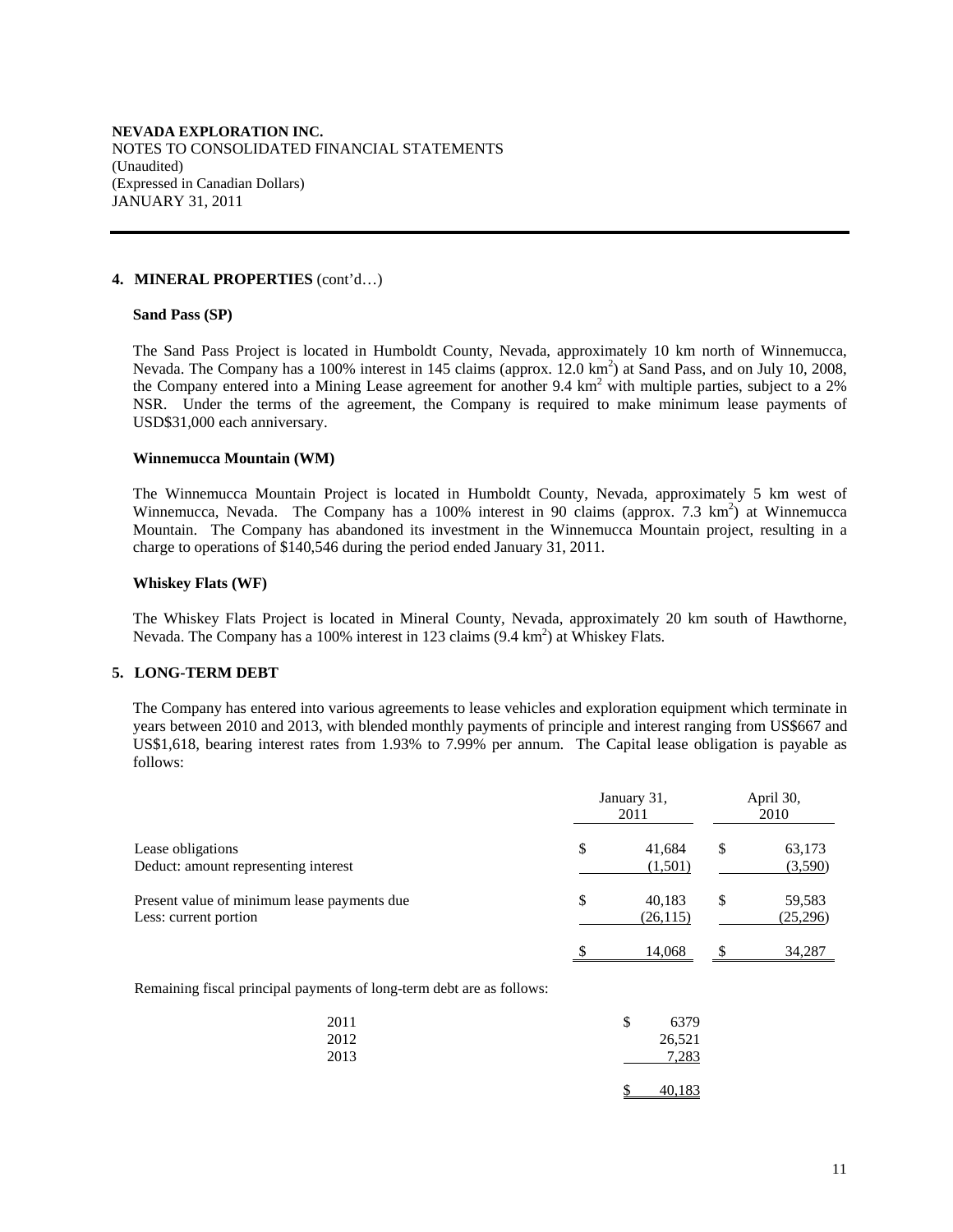## **6. CAPITAL STOCK AND CONTRIBUTED SURPLUS**

|                                                            | Number<br>of Shares | Share<br>Amount | Contributed<br>Surplus | Warrants   |
|------------------------------------------------------------|---------------------|-----------------|------------------------|------------|
| Authorized                                                 |                     |                 |                        |            |
| Unlimited number of voting common shares without par value |                     |                 |                        |            |
| Unlimited number of preferred shares with no par value     |                     |                 |                        |            |
| <b>Balance as at April 30, 2009</b>                        | 59,029,104          | \$9,674,536     | \$3,050,863            | \$278,743  |
| Private placements                                         | 23,737,673          | 1,568,413       |                        |            |
| Share issue costs - cash                                   |                     | (114, 529)      |                        |            |
| Share issue costs - warrants                               |                     | (418,300)       |                        | 418,300    |
| Agent units                                                | 50,000              | 6,200           |                        |            |
| Share issue $costs - agent$ units                          |                     | (6,200)         |                        |            |
| Share issue costs - agent warrants                         |                     | (32,500)        |                        | 32,500     |
| Shares for property                                        | 50,000              | 9,250           |                        |            |
| <b>Expired warrants</b>                                    |                     |                 | 278,743                | (278, 743) |
| Stock-based compensation                                   |                     |                 | 546,166                |            |
| Balance as at April 30, 2010                               | 82,866,777          | 10,686,870      | 3,875,772              | 450,800    |
| Private placements                                         | 13,859,074          | 744,975         |                        |            |
| Share issue costs – cash                                   |                     | (25, 545)       |                        |            |
| Share issue $costs - warrants$                             |                     | (109, 863)      |                        | 109,863    |
| Share issue costs - agent warrants                         |                     | (1,374)         |                        | 1.374      |
| Shares for debt                                            | 532,000             | 26,600          |                        |            |
| Shares for property                                        | 50,000              | 4,000           |                        |            |
| Stock-based compensation                                   |                     |                 | 293,719                |            |
| Balance as at January 31, 2011                             | 97, 307, 851        | \$11,325,663    | \$4,169,491            | \$562,037  |

During the period ended January 31, 2011 the Company:

- i) completed a non-brokered private placement by issuing 11,258,000 Units at a price of \$0.05 for total gross proceeds of \$562,900. Each unit consists of one common share and one-half of one non-transferable common share purchase warrant. Each whole warrant entitles the holder to purchase one common share at a price of \$0.10 for a period of 12 months. Fair value allocated in connection to these warrants was \$80,775. In connection with the private placement, the Company:
	- a) paid cash share issuance costs of \$21,647; and
	- b) issued 56,000 agent warrants with a fair value of \$1,089.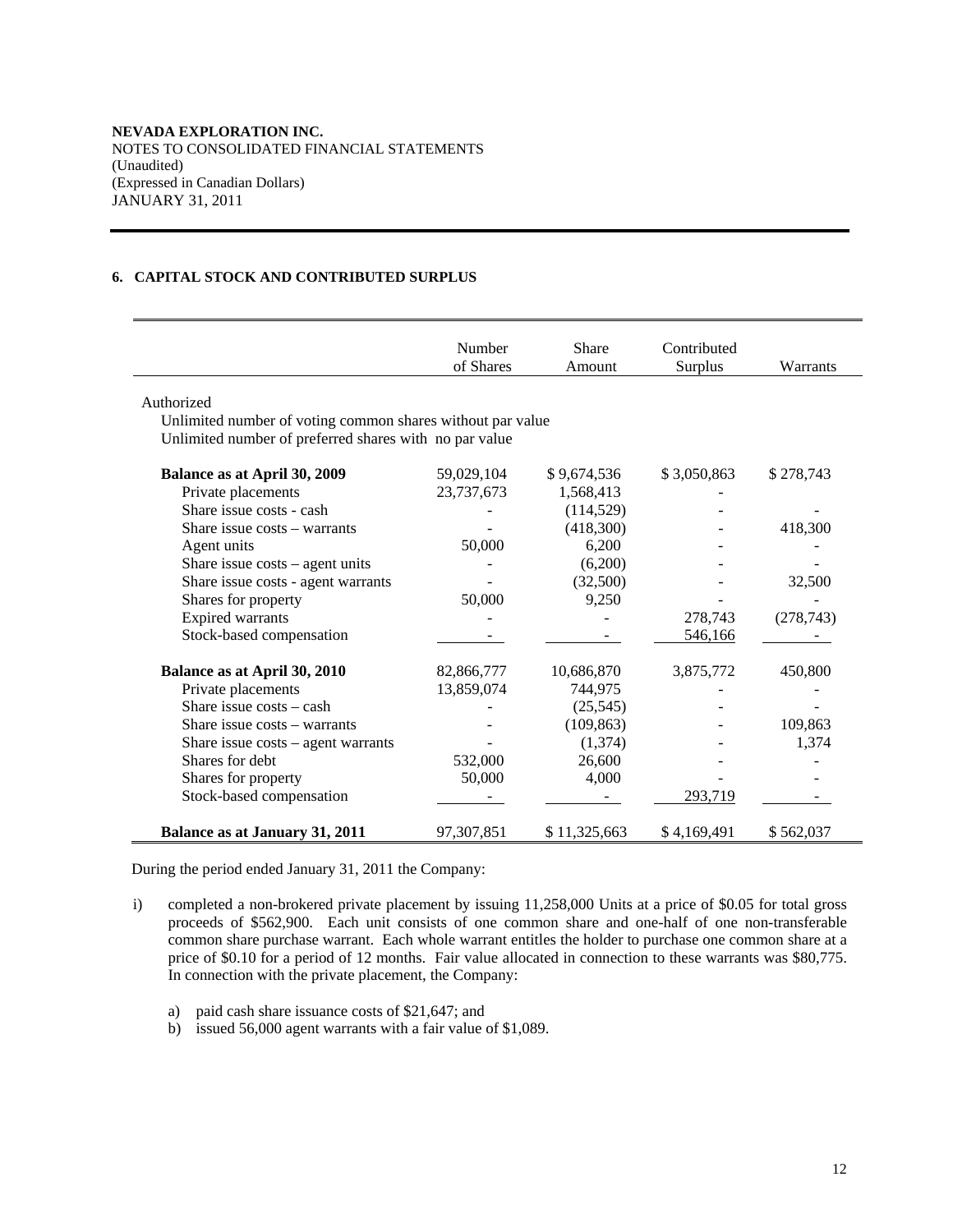## **6. CAPITAL STOCK AND CONTRIBUTED SURPLUS** (cont'd…)

- ii) issued 50,000 common shares in connection with a Lease and Option to Purchase Agreement with Genesis Gold Corporation on the HP claims in Humboldt Country, Nevada (Note 4).
- iii) completed a non-brokered private placement by issuing 2,601,074 Units at a price of \$0.07 for total gross proceeds of \$182,075. Each unit consists of one common share and one-half of one non-transferable common share purchase warrant. Each whole warrant entitles the holder to purchase one common share at a price of \$0.10 for a period of 12 months. Fair value allocated in connection to these warrants was \$29,068. In connection with the private placement, the Company:
	- a) paid cash share issuance costs of \$3,898; and
	- b) issued 7,500 agent warrants with a fair value of \$285.
- iv) Issued 532,000 common shares at \$0.05 to reimburse a firm in which an officer and director of the Company is a partner for \$26,600 accounting services rendered in the ordinary course of business.

## **7. STOCK OPTIONS AND WARRANTS**

#### **Stock options**

The Company has a stock option plan under which it is authorized to grant options to executive officers and directors, employees and consultants enabling them to acquire up to 10% of the issued and outstanding common stock of the Company. Under the plan, the exercise price of each option equals the market price, minimum price or a discounted price of the Company's stock as calculated on the date of grant. The options can be granted for a maximum term of five years, and generally vest over a 3 year period.

During the period ended January 31, 2011, the Company:

- i) granted 3,100,000 stock options resulting in stock-based compensation of \$257,011 using the Black-Scholes Option Pricing model. The weighted average fair value of the options granted during the period was \$0.08 per option.
- ii) recorded a stock-based compensation expense of \$55,692 for options vested.

Option pricing models require the use of estimates and assumptions including the expected volatility. Changes in underlying assumptions can materially affect the fair value estimates. The following weighted average assumptions were used for the Black-Scholes valuation of options granted during the period:

|                          | Nine Months<br>ended<br>January 31, 2011 |
|--------------------------|------------------------------------------|
| Risk-free interest rate  | 2.41%                                    |
| Expected life of options | 5 years                                  |
| Annualized volatility    | 156.91%                                  |
| Dividend rate            | $0.00\%$                                 |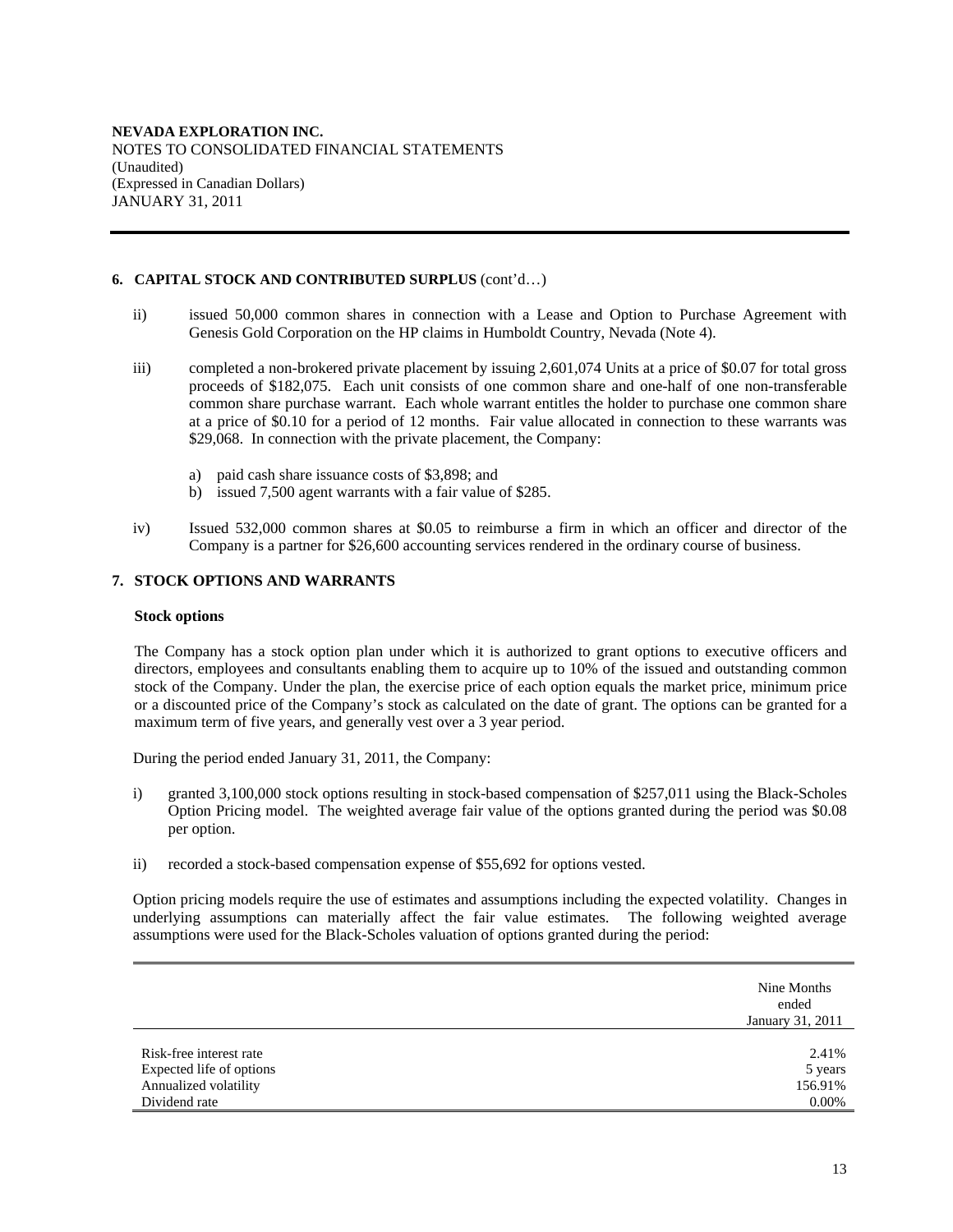## **7. STOCK OPTIONS AND WARRANTS** (cont'd…)

## **Stock options** (cont'd…)

A summary of the Company's outstanding stock options is presented below.

|                                         | Number<br>of Options | Weighted Average<br><b>Exercise Price</b> |
|-----------------------------------------|----------------------|-------------------------------------------|
|                                         |                      |                                           |
| Balance, April 30, 2009                 | 3,050,000            | \$0.83                                    |
| Granted                                 | 1,900,000            | 0.16                                      |
| Forfeited                               | (300,000)            | 0.98                                      |
| Re-priced                               | (1,550,000)          | 0.86                                      |
| Re-priced                               | 1,550,000            | 0.15                                      |
|                                         |                      |                                           |
| Balance, April 30, 2010                 | 4,650,000            | 0.31                                      |
| Granted                                 | 3,100,000            | 0.10                                      |
|                                         |                      |                                           |
| Balance, January 31, 2011               | 7,750,000            | 0.23                                      |
|                                         |                      |                                           |
| Number of options currently exercisable | 7,366,667            | \$<br>0.22                                |

## **Warrants**

During the period ended January 31, 2011 using the Black-Scholes Option Pricing model, the Company:

i) granted 63,500 agent warrants in connection with the financings with a fair value of \$1,374; and

ii) granted 6,929,537 warrants as part of the unit financings with a fair value of \$109,863.

These amounts were recorded as warrants on the balance sheet.

The following weighted average assumptions were used for the Black-Scholes valuation of warrants granted during the period:

|                          | Nine Months<br>ended<br>January 31, 2011 |
|--------------------------|------------------------------------------|
| Risk-free interest rate  | 1.30%                                    |
| Expected life of options | 1 year                                   |
| Annualized volatility    | 117.13%                                  |
| Dividend rate            | $0.00\%$                                 |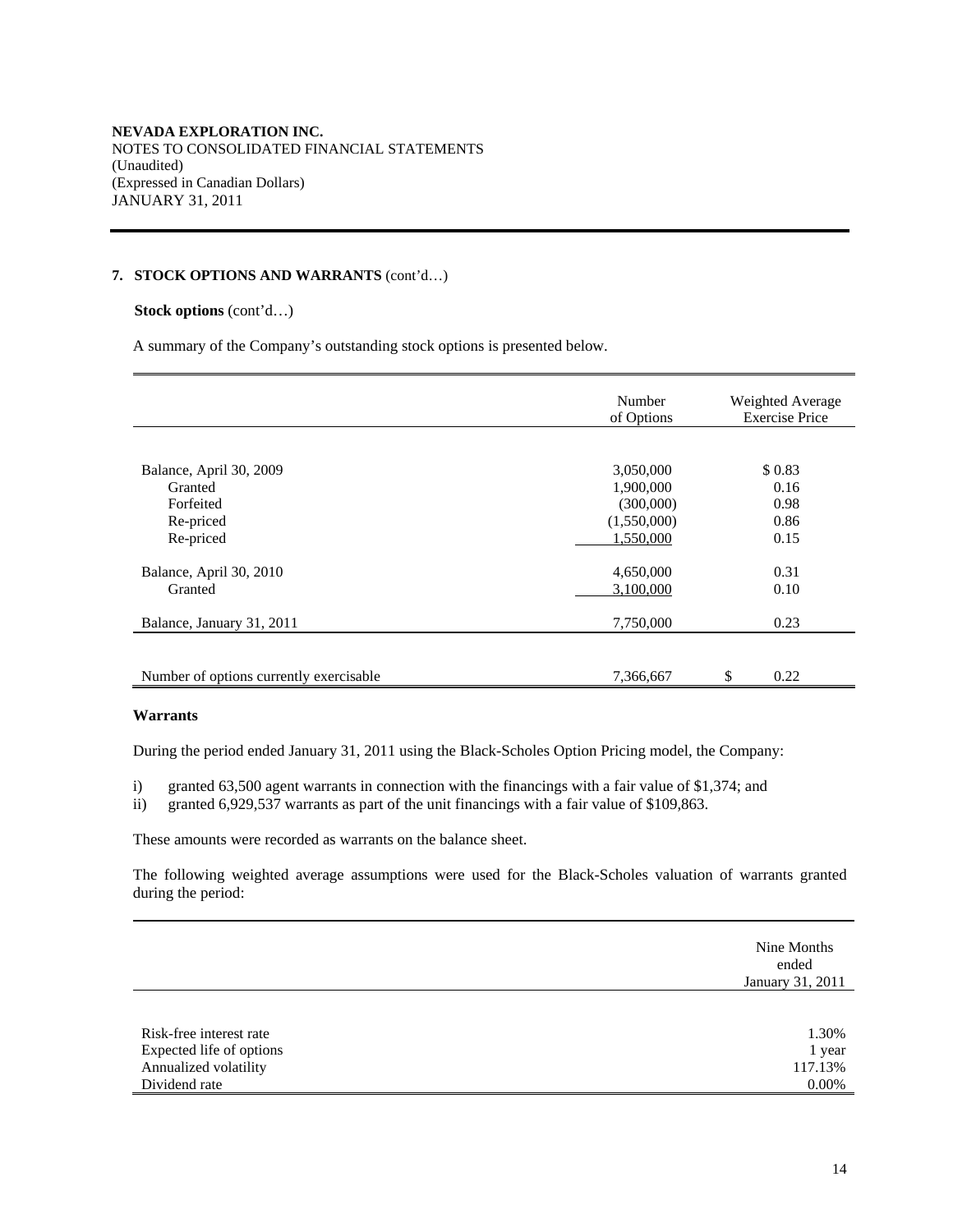## **7. STOCK OPTIONS AND WARRANTS** (cont'd…)

A summary of the Company's outstanding warrants is presented below.

|                                               | Number<br>of Warrants              | Weighted Average<br><b>Exercise Price</b> |                      |  |
|-----------------------------------------------|------------------------------------|-------------------------------------------|----------------------|--|
| Balance, April 30, 2009<br>Granted<br>Expired | 905,000<br>12,329,037<br>(905,000) | \$                                        | 1.50<br>0.12<br>1.50 |  |
| Balance, April 30, 2010<br>Granted            | 12,329,037<br>6,993,037            |                                           | 0.12<br>0.10         |  |
| Balance, January 31, 2011                     | 19,332,074                         | \$                                        | 0.11                 |  |
| Number of warrants currently exercisable      | 19,322,074                         | \$                                        | 0.11                 |  |

The following incentive stock options and share purchase warrants were outstanding as at January 31, 2011:

|                      | Number<br>of shares | Exercise<br>price | Expiry date        |
|----------------------|---------------------|-------------------|--------------------|
| <b>Stock options</b> | 200,000             | \$<br>0.60        | March 9, 2012      |
|                      | 400,000             | 0.15              | March 9, 2012      |
|                      | 500,000             | 0.60              | April 23, 2011     |
|                      | 150,000             | 0.95              | June 8, 2012       |
|                      | 200,000             | 0.15              | June 8, 2012       |
|                      | 150,000             | 1.00              | June 11, 2012      |
|                      | 200,000             | 1.00              | March 4, 2013      |
|                      | 750,000             | 0.15              | March 4, 2013      |
|                      | 200,000             | 0.15              | June 13, 2013      |
|                      | 1,300,000           | 0.16              | September 30, 2014 |
|                      | 600,000             | 0.17              | November 17, 2014  |
|                      | 3,100,000           | 0.10              | December 31, 2015  |
| Warrants             |                     |                   |                    |
|                      | 4,019,481           | 0.10              | August 20, 2011    |
|                      | (i)<br>6,639,356    | 0.10              | September 2, 2011  |
|                      | 1,670,200<br>(ii)   | 0.22              | May 19, 2011       |
|                      | 4,154,000           | 0.10              | August 26, 2011    |
|                      | (iii)<br>1,531,000  | 0.10              | September 23, 2011 |
|                      | 1,308,037<br>(iv)   | 0.10              | November 5, 2011   |

(i) includes 161,000 agent warrants

(ii) includes 299,200 agent warrants, 25,000 agent warrants included in this total related to 50,000 broker units (which are currently unexercised)

(iii) includes 56,000 agent warrants<br>(iii) includes 7,500 agent warrants

includes  $7,500$  agent warrants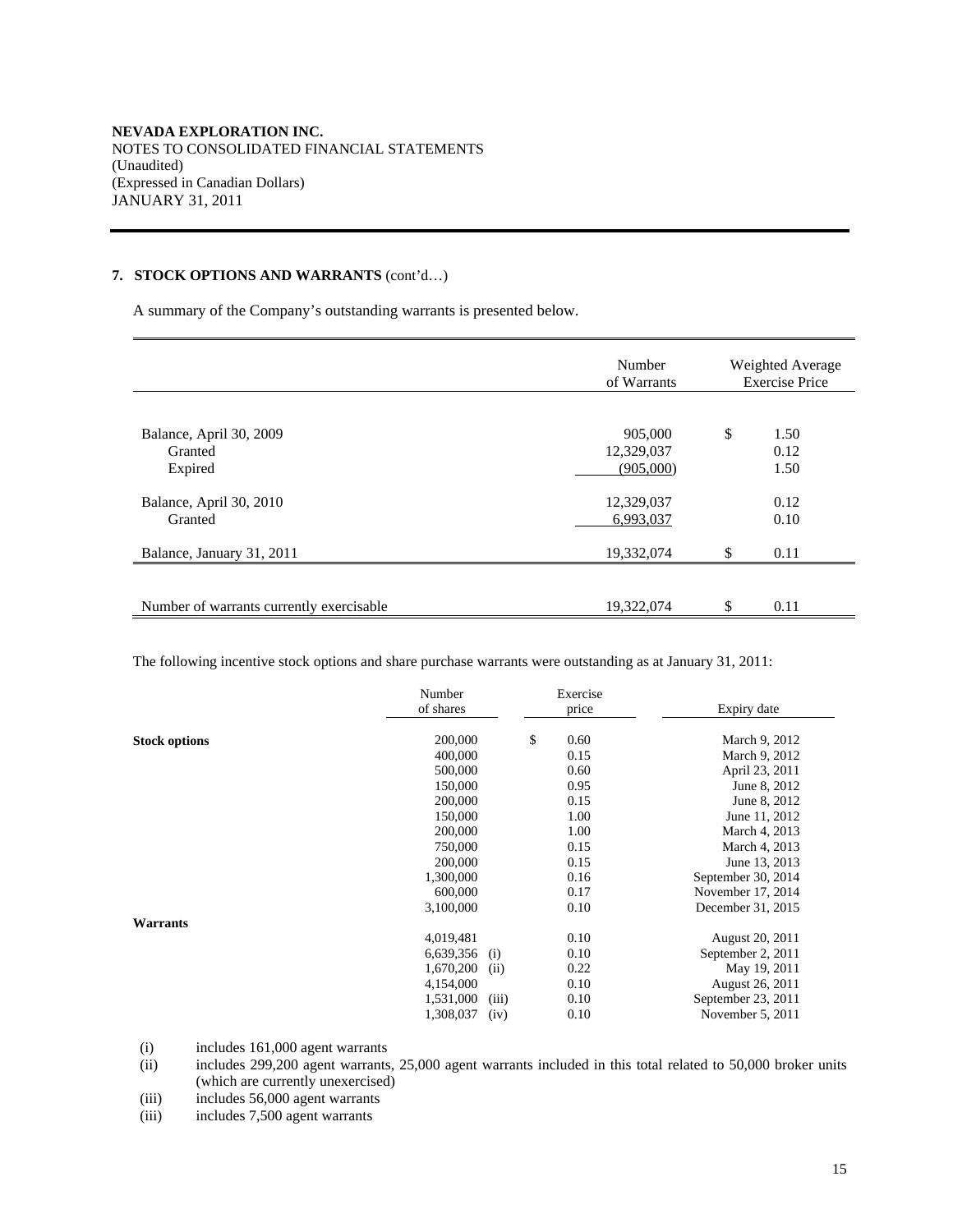## **8. RELATED PARTY TRANSACTIONS**

During the period ended January 31, 2011, the Company:

- i) paid or accrued \$262,989 (USD\$256,500) (2010 \$279,602 (USD\$256,600)) in management fees, recorded as salaries, to officers and directors of the Company.
- ii) paid or accrued \$41,667 (2010 \$49,409) in professional fees to a firm in which an officer and director of the Company is a partner.

As at January 31, 2011:

- i) loans receivable include an amount of \$100,111 (April 30, 2010 \$96,077) receivable from two officers and directors of the Company. The loans receivable are guaranteed by 2,100,000 common shares of the Company that are currently being held in trust. To date loans receivable includes interest of approximately \$29,136, \$3,636 of which was accrued during the period ended January 31, 2011.
- ii) accounts payable and accrued liabilities included:
	- a) an amount of \$27,603 due to a firm in which an officer and director of the company is a partner.
	- b) An amount of \$133,360 (USD\$133,160) due to officers and directors of the company for salary payable.

These transactions were in the normal course of operations and were measured at the exchange value, which represented the amount of consideration established and agreed to by the related parties.

## **9. COMMITMENTS**

a) The Company has entered into a lease agreement for premises expiring on November 30, 2012. The future minimum lease payments, by fiscal year are as follows:

|      | <b>USD\$</b> | CAD\$   |
|------|--------------|---------|
| 2011 | 23,000<br>\$ | 24,000  |
| 2012 | 90,000       | 92,000  |
| 2013 | 54,000       | 55,000  |
|      |              |         |
|      | 167,000      | 171,000 |

- b) The Company has various commitments relating to its mineral properties as disclosed in note 4.
- c) The Company has various agreements to lease vehicles and exploration equipment disclosed in note 5.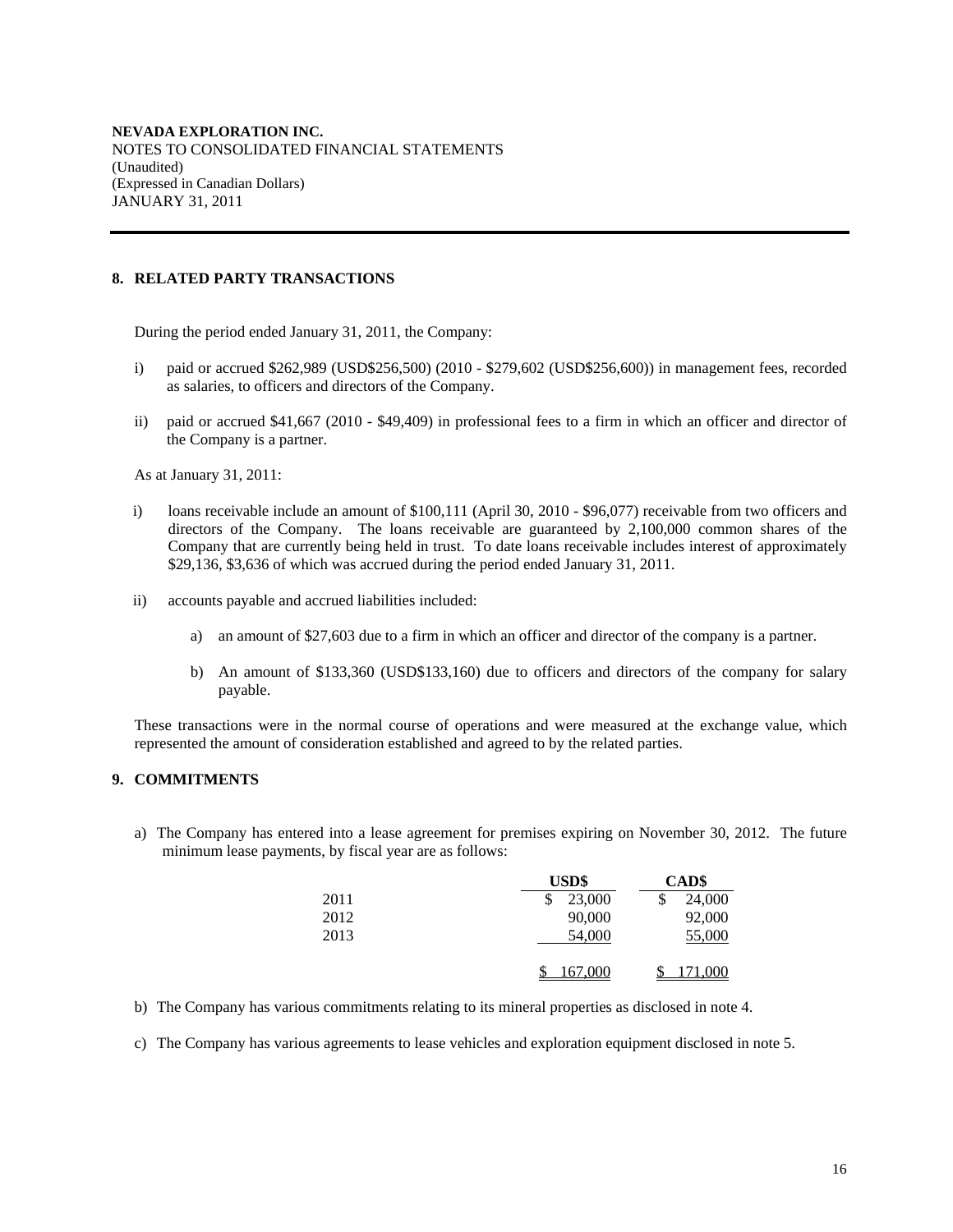#### **10. FINANCIAL INSTRUMENTS**

#### *RISK MANAGEMENT POLICIES*

The Company is exposed to risk due to the nature of its financial instruments. Risk management is the responsibility of management and the Company did not use derivative instruments.

## *FAIR VALUE*

The Company estimates the fair value of its financial instruments based on current interest rates, market value and pricing of financial instruments with comparable terms. Unless otherwise indicated, the carrying value of these financial instruments approximates their fair market value because of the near maturity of those instruments.

As at January 31, 2011, the carrying amount of current financial assets and liabilities approximated the fair value because of the near maturity of those instruments and the carrying value of term deposits and the long-term debt is considered to approximate fair value since it bears interest at current rates for similar types of borrowing arrangements or investments.

Financial instruments measured at fair value on the balance sheet are summarized in levels of fair value hierarchy as follows:

|                           | Level 1 | Level 2 | Level 3                  |
|---------------------------|---------|---------|--------------------------|
| Assets                    |         |         |                          |
| Cash and cash equivalents | 89.983  | -       | $\overline{\phantom{a}}$ |

## *CREDIT RISK AND INTEREST RATE RISK*

It is management's opinion that the Company is not exposed to significant interest or credit risk arising from its financial instruments.

## *LIQUIDITY RISK*

Liquidity risk is the risk that the Company will not be able to meet its financial obligations as they fall due. The Company manages liquidity risk through the management of its capital structure and financial leverage, as outlined in Note 11 ("Capital Disclosures"). It also manages liquidity risk by continuously monitoring actual and projected cash flows. The Board of Directors reviews and approves the Company's operating and capital budgets, as well as any material transactions out of the normal course of business.

As at January 31, 2011, the Company was holding cash of \$89,983 and current liabilities of \$224,806 as a result of the limited cash the Company is exposed to liquidity risk and is reliant on the Company's ability to complete and equity financing.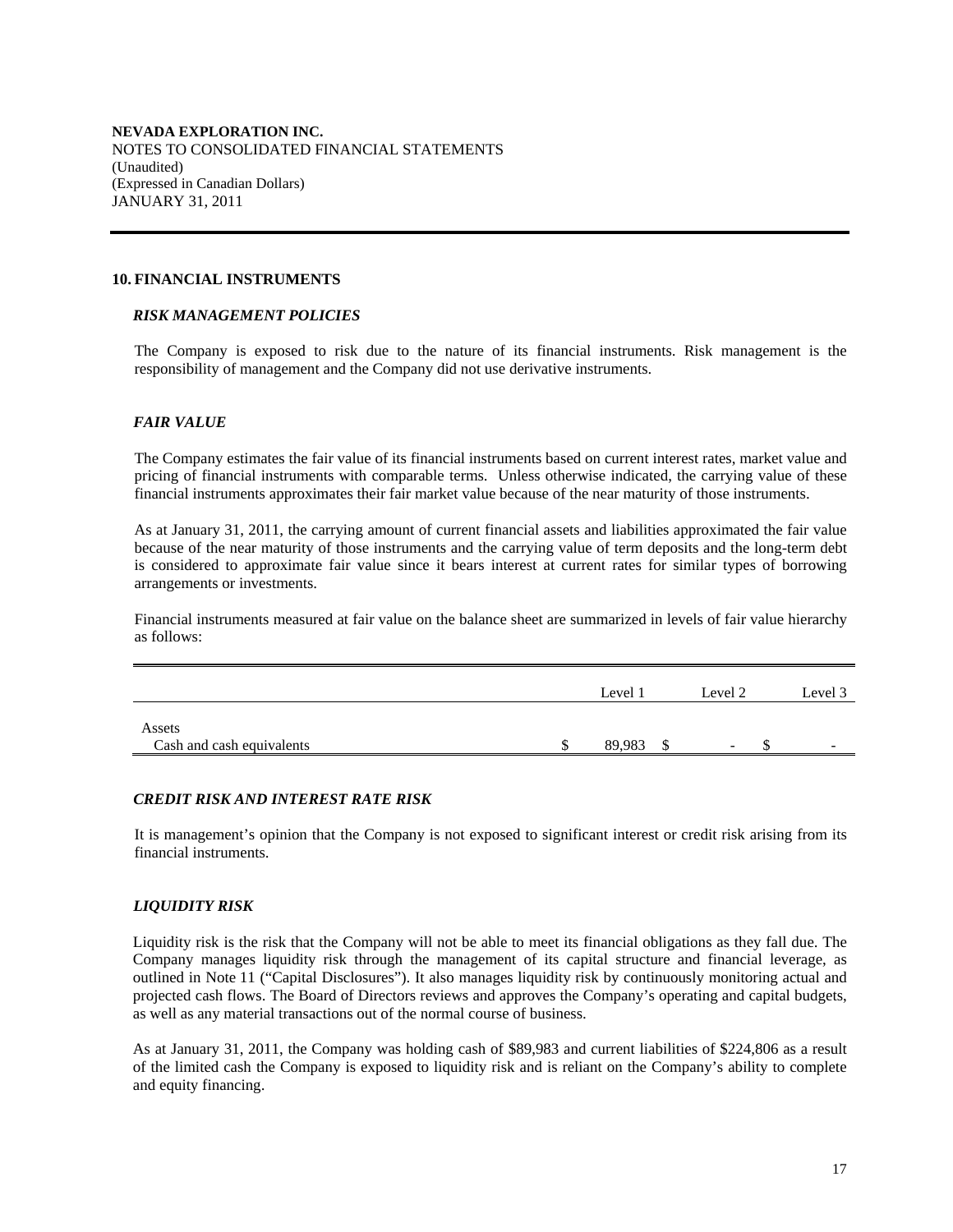## **10. FINANCIAL INSTRUMENTS** (cont'd…)

#### *FOREIGN EXCHANGE*

The Company is exposed to financial risk arising from fluctuations in foreign exchange rates and the degree of volatility of these rates. A significant portion of the Company's expenses is denominated in US dollars. Consequently, certain assets, liabilities and operating expenses are exposed to currency fluctuations. The Company does not use derivative instruments to reduce its exposure to foreign currency risk.

At January 31, 2011, the Company is exposed to currency risk through the following assets and liabilities denominated in US dollars:

|                                          | SUS       |
|------------------------------------------|-----------|
| Cash and cash equivalents                | 62.250    |
| Accounts receivable                      | 49,300    |
| Loans receivable                         | 106,752   |
| Prepaid expenses and other               | 15.478    |
| Deposits and bonds                       | 57,900    |
| Accounts payable and accrued liabilities | (142,779) |
| Long term debt                           | (40, 123) |

#### *NET EXPOSURE*

Based on the above net exposures as at January 31, 2011, and assuming that all other variables remain constant, a 10% change in the value of the US dollar against the Canadian dollar would result in an increase/decrease of \$11,153 in the loss from operations.

## **11. CAPITAL DISCLOSURES**

The Company's objectives when managing capital are: to safeguard its ability to continue as a going concern; and, to have sufficient capital to be able to fund the exploration and development of its mineral properties and acquisition of other mineral resources, for the benefit of its shareholders.

In order to maintain its capital structure, the Company, is dependent on equity funding and when necessary, raises capital through the issuance of equity instruments, primarily comprised of common shares and incentive stock options. In the management of capital, the Company includes the components of shareholders' equity as well as cash.

The Company prepares annual estimates of exploration expenditures and monitors actual expenditures compared to the estimates to ensure that there is sufficient capital on hand to meet ongoing obligations. The Company's investment policy is to invest its cash in highly liquid short-term deposits with terms of one year or less and which can be liquidated after thirty days without interest penalty. The Company currently has insufficient capital to fund its exploration programs and is reliant on completing an equity financing to fund further exploration. The Company is not subject to any externally imposed capital requirements.

There were no changes in the Company's approach to capital management during the period ended January 31, 2011.